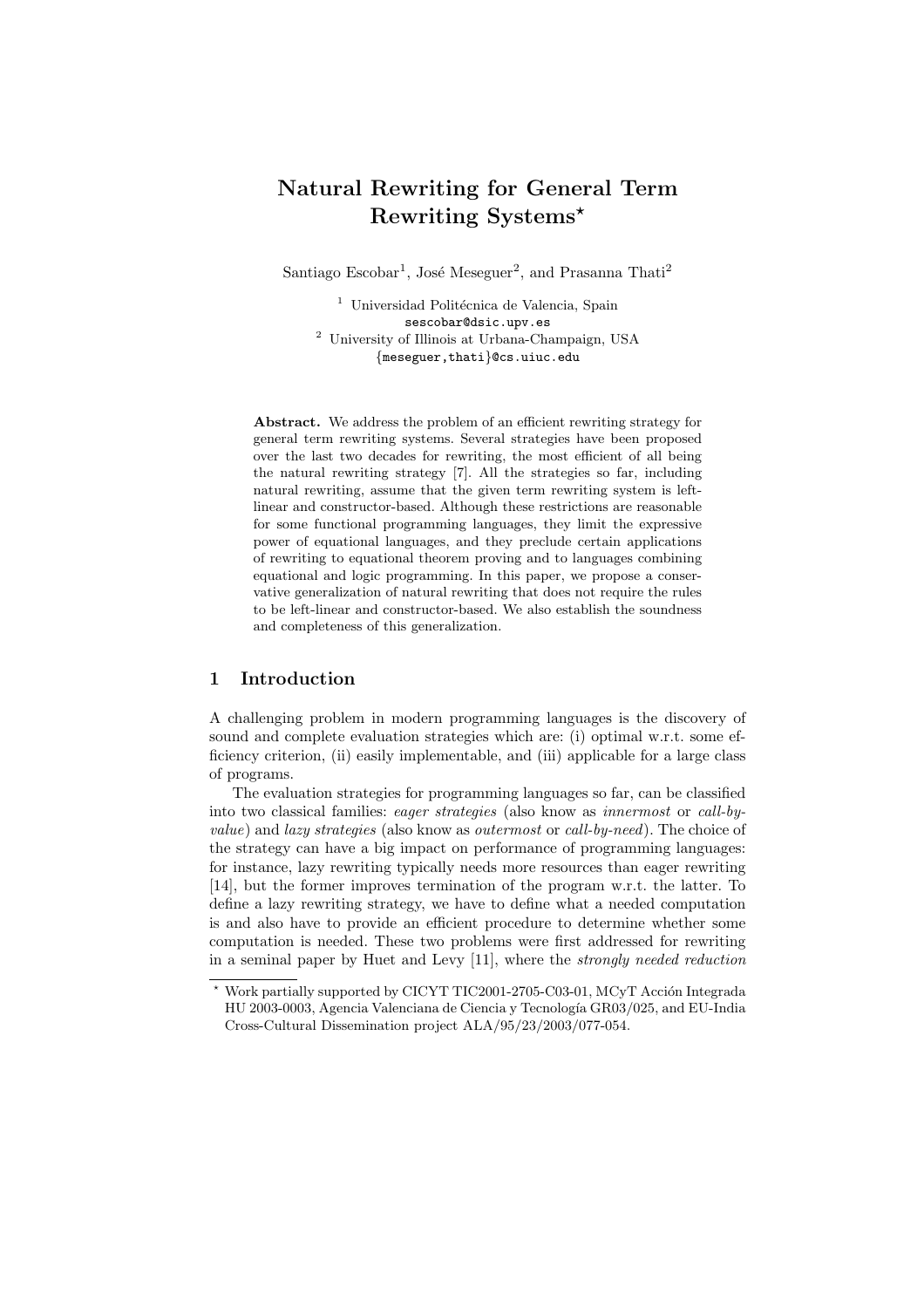strategy was proposed. Several refinements of this strategy have been proposed over the last two decades, the most significant ones being Sekar and Ramakrishnan's parallel needed reduction [15], and Antoy, Echahed and Hanus' (weakly) outermost-needed rewriting [1,2,3]. Recently, (weakly) outermost-needed rewriting has been improved by Escobar by means of the natural rewriting strategy [7,8]. Natural rewriting is based on a suitable extension of the demandedness notion associated to (weakly) outermost-needed rewriting; see [4] for a survey on demandedness in programming languages. Moreover, the strategy enjoys good computational properties such as soundness and completeness w.r.t. head-normal forms, and it preserves optimality w.r.t. the number of reduction steps for sequential parts of the program.

A typical assumption of the above rewriting strategies, including the natural rewriting strategy, is that the rewrite rules are left-linear and constructor-based. These restrictions are reasonable for some functional programming languages, but they limit the expressive power of equational languages such as OBJ [10], CafeOBJ [9], ASF+SDF [16], and Maude [6], where non-linear left-hand sides are perfectly acceptable. This extra generality is also necessary for applications of rewriting to equational theorem proving, and to languages combining equational and logic programming, since in both cases assuming left-linearity is too restrictive. Furthermore, for rewrite systems whose semantics is not equational but is instead rewriting logic based, such as rewrite rules in ELAN [5], or Maude system modules, the constructor-based assumption is unreasonable and almost never holds.

In summary, generalizing natural rewriting to general rewriting systems will extend the scope of applicability of the strategy to more expressive equational languages and to rewriting logic based languages, and will open up a much wider range of applications. In the following, we give the reader a first intuitive example of how the generalized natural rewriting strategy will work.

Example 1. Consider the following TRS for proving equality of arithmetic expressions built using division  $(\div)$ , modulus or remainder  $(\%)$ , and subtraction (−) operations on natural numbers.

| $(1)$ 0 $\div$ s(N) $\rightarrow$ 0                       | $(5)$ M $-$ O $\rightarrow$ M         |
|-----------------------------------------------------------|---------------------------------------|
| $(2)$ s(M) $\div$ s(N) $\rightarrow$ s((M-N) $\div$ s(N)) | $(6)$ s(M) $-$ s(N) $\rightarrow$ M-N |
| (3) M $\%$ s(N) $\rightarrow$ (M-s(N)) $\%$ s(N)          | (7) X $\approx$ X $\rightarrow$ True  |
| $(4)$ $(0 - s(M))$ % $s(N) \rightarrow N - M$             |                                       |

Note that this TRS is not left-linear because of rule (7) and it is not constructorbased because of rule (4). Therefore, it is outside the scope of all the strategies mentioned above. Furthermore, note that the TRS is neither terminating nor confluent due to rule (3).

Consider the term<sup>3</sup>  $t_1 = 10! \div 0$ . If we only had rules (1), (2), (5) and (6), the natural rewriting strategy [7] would be applicable and no reductions on  $t_1$ 

<sup>3</sup> The subterm 10! represents factorial of 10 but we do not include the rules for ! because we are only interested in the fact that it has a remarkable computational cost, and therefore we would like to avoid its reduction whenever possible.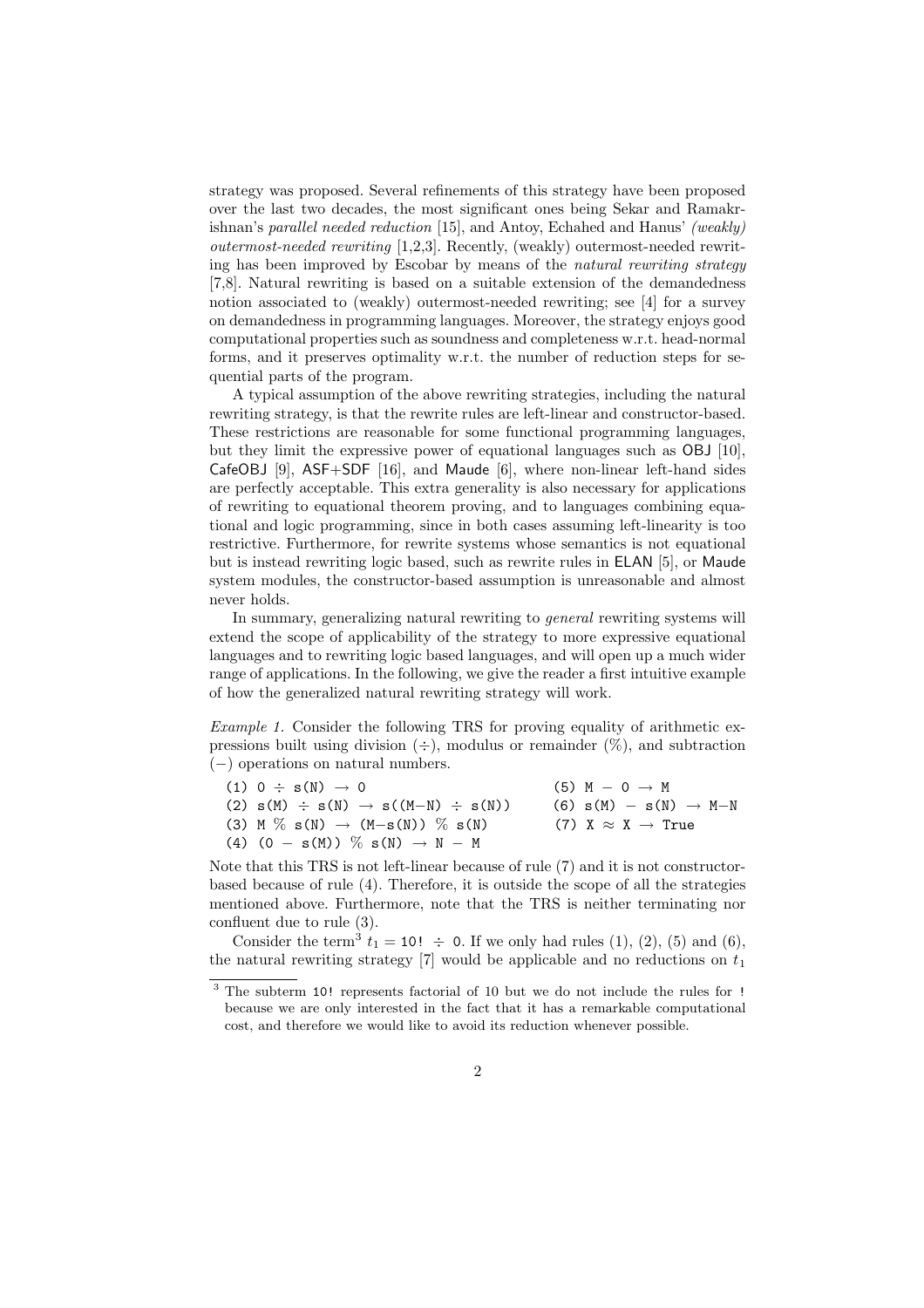would be performed, since  $t_1$  is a head-normal form. In contrast, the other strategies mentioned above, for example, outermost-needed rewriting, would force the evaluation of the computationally expensive subterm 10! (see [7, Example 21]). Hence, we would like to generalize natural rewriting to a version that enjoys this optimality and that can also handle non-left-linear and non-constructor-based rules such as  $(7)$  and  $(4)$ .

Now, consider the term  $t_2 = 10!$  % (1−1) ≈ 10! % 0. We would like the generalized natural rewriting strategy to perform only the optimal computation:

10! % (s(0)−s(0)) ≈ 10! % 0 → 10! % (0−0) ≈ 10! % 0

 $\rightarrow$  10! % 0  $\approx$  10! % 0  $\rightarrow$  True

that avoids unnecessary reduction of the subterm 10! % 0 at the final rewrite step, and also avoids reductions on the computationally expensive term 10! during the whole rewrite sequence.

Since natural rewriting [7] uses a more refined demandedness notion for redexes in comparison with other strategies such as needed rewriting [1,3], it leads to a very efficient lazy evaluation strategy. In this paper, we propose a conservative generalization of this demandedness notion that drops the assumptions that the rewrite rules are left-linear and constructor-based, while retaining soundness and completeness w.r.t. head-normal forms.

After some preliminaries in Section 2, we present our generalization of natural rewriting strategy in Section 3, and formally define its properties. We show soundness and completeness of the generalized rewrite strategy w.r.t. headnormal forms. In Section 4, we further refine the strategy to obtain a more optimal one, without loosing the soundness and completeness properties. Finally, we conclude in Section 5.

#### 2 Preliminaries

For a binary relation  $R \subseteq A \times A$ , we denote its reflexive and transitive closure by  $R^*$ . An element  $a \in A$  is an R-normal form, if there exists no b such that a R b. We say that b is an R-normal form of a (written  $a R^{\dagger} b$ ), if b is an R-normal form and  $a R^*b$ .

We assume a finite alphabet (function symbols)  $\mathcal{F} = \{f, g, ...\}$ , and a countable set of variables  $\mathcal{X} = \{X, Y, \ldots\}$ . We denote the set of terms built from  $\mathcal{F}$  and X by  $\mathcal{T}(\mathcal{F}, \mathcal{X})$ . We write  $\mathcal{V}ar(t)$  for the set of variables occurring in t. A term is said to be linear if it has no multiple occurrences of a single variable. We let finite sequences of integers to denote access paths in a term, and denote the set of positions of a term t by  $\mathcal{P}os(t)$ . Given a set  $S \subseteq \mathcal{F} \cup \mathcal{X}, \mathcal{P}os_S(t)$  denotes positions in t where symbols in S occur. We write  $\mathcal{P}os_f(t)$  as a shorthand for  $\mathcal{P}os_{\{f\}}(t)$ . We denote the *root position* by  $\Lambda$ . Given positions  $p, q$ , we denote its concatenation as p.q and define  $p/q = p'$  if  $p = q.p'$ . Positions are ordered by the standard prefix ordering  $\leq$ . We say p and q are disjoint positions and write p || q, if  $p \nleq q$ and  $q \nleq p$ . For sets of positions  $P, Q$  we define  $P.Q = \{p.q \mid p \in P \land q \in Q\}$ . We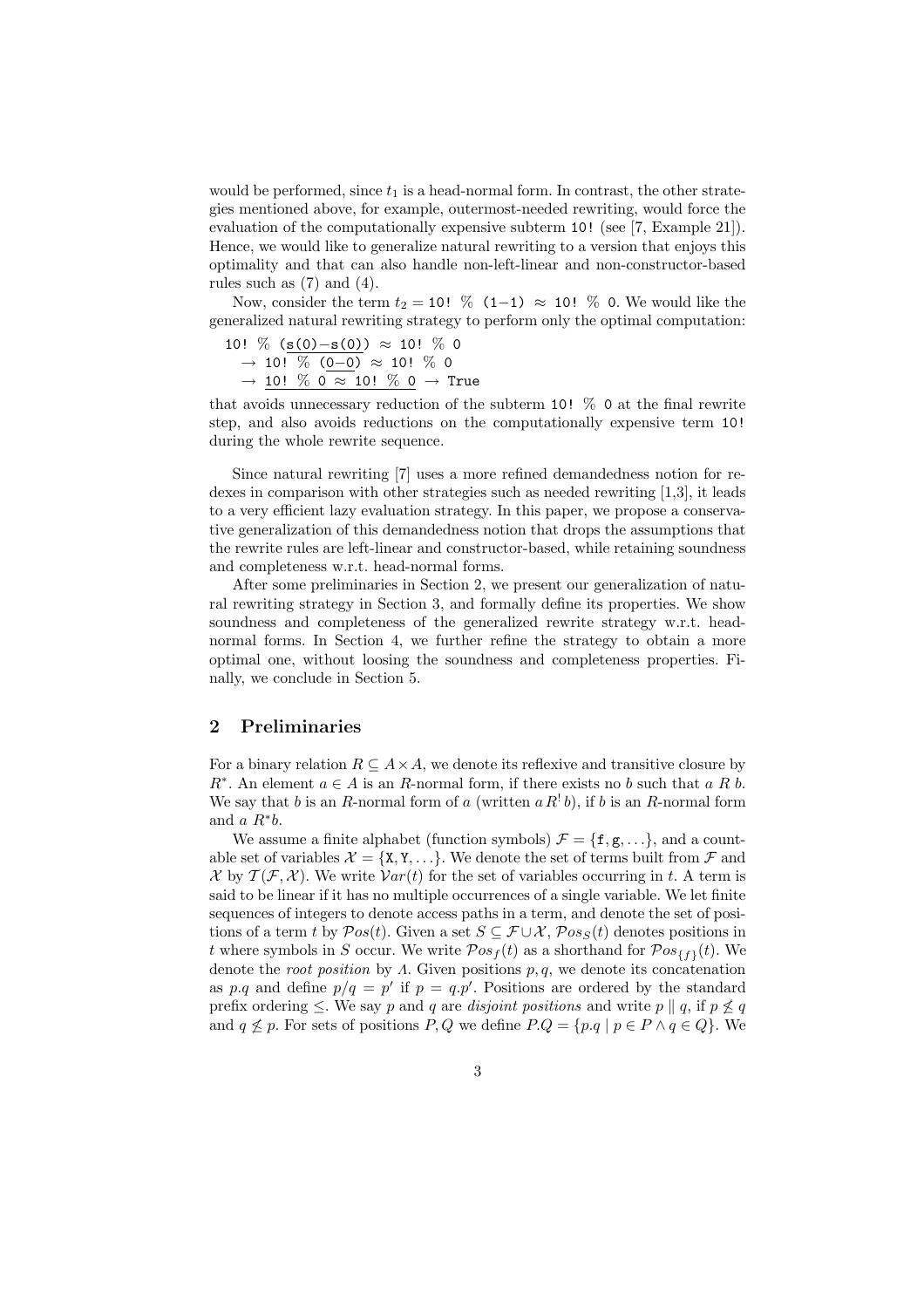write P.q as a shorthand for P. $\{q\}$  and similarly for p.Q. The subterm of t at position p is denoted as  $t|_p$ , and  $t[s]_p$  is the term t with the subterm at position p replaced by s. We define  $t|_P = \{t|_p \mid p \in P\}$ . The symbol labeling the root of t is denoted as  $root(t)$ . Given a set of positions P, we call  $p \in P$  an *outermost* position in P if there is no  $q \in P$  such that  $q < p$ .

A substitution is a function  $\sigma: X \to \mathcal{T}(\mathcal{F}, \mathcal{X})$  which maps variables to terms, and which is different from the identity only for a finite subset  $\mathcal{D}om(\sigma)$  of X. We denote the homomorphic extension of  $\sigma$  to  $\mathcal{T}(\mathcal{F},\mathcal{X})$  also by  $\sigma$ . The set of variables introduced by  $\sigma$  is  $\mathcal{R}an(\sigma) = \cup_{x \in \mathcal{D}om(\sigma)} \mathcal{V}ar(\sigma(x))$ . We denote by id the "identity" substitution:  $id(x) = x$  for all  $x \in \mathcal{X}$ . Terms are ordered by the preorder  $\leq$  of "relative generality", i.e.  $s \leq t$  if there exists  $\sigma$  s.t.  $\sigma(s) = t$ . Similarly, a substitution  $\sigma$  is said to be more general than  $\theta$ , denoted by  $\sigma \leq \theta$ , if there is  $\gamma$  such that  $\theta = \gamma \circ \sigma$ .

A rewrite rule is an ordered pair  $(l, r)$  of terms, also written  $l \rightarrow r$ , with  $l \notin \mathcal{X}$ . The left-hand side (lhs) of the rule is l, and r is the right-hand side (rhs). A TRS is a pair  $\mathcal{R} = (\mathcal{F}, R)$  where R is a set of rewrite rules.  $L(\mathcal{R})$  denotes the set of lhs's of R. A TRS R is left-linear if for all  $l \in L(\mathcal{R})$ , l is a linear term. Given  $\mathcal{R} = (\mathcal{F}, R)$ , we take  $\mathcal{F}$  as the disjoint union  $\mathcal{F} = \mathcal{C} \oplus \mathcal{D}$  of symbols  $c \in \mathcal{C}$ , called *constructors*, and symbols  $f \in \mathcal{D}$ , called *defined symbols*, where  $\mathcal{D} = \{root(l) \mid l \rightarrow r \in R\}$  and  $\mathcal{C} = \mathcal{F} - \mathcal{D}$ . A pattern is a term  $f(l_1, \ldots, l_k)$ where  $f \in \mathcal{D}$  and  $l_i \in \mathcal{T}(\mathcal{C}, \mathcal{X})$ , for  $1 \leq i \leq k$ . A TRS  $\mathcal{R} = (\mathcal{C} \oplus \mathcal{D}, R)$  is a constructor system (CS) if every  $l \in L(\mathcal{R})$  is a pattern.

A term t rewrites to s at position  $p \in \mathcal{P}os(t)$  using the rule  $l \to r \in R$ , written  $t \to_{\langle p,l \to r \rangle} s$  (or simply  $t \stackrel{p}{\longrightarrow} s$  or  $t \to s$ ), if  $t|_p = \sigma(l)$  and  $s = t[\sigma(r)]_p$ . The pair  $\langle p, l \rightarrow r \rangle$  is called a redex; and often, we also refer to the subterm  $t|_p$ in  $t$  as a redex. A term  $t$  is a head-normal form, or root-stable, if it cannot be reduced to a redex, i.e. there are no  $t', t''$  such that  $t \to^* t' \xrightarrow{\Lambda} t''$ . We denote by  $\Rightarrow^A$  a rewrite step at a position  $p > A$ , and thus by  $\Rightarrow^{A^*}$  a sequence of rewrites all of which occur at positions  $p > \Lambda$ .

A sequential rewrite strategy S for a TRS R is a subrelation  $\stackrel{S}{\rightarrow}_{\mathcal{R}} \subseteq \rightarrow_{\mathcal{R}}$ . More generally, a rewrite strategy is defined to be a subset of all possible rewrite sequences [13], but we are only concerned with sequential strategies. Furthermore, we are only concerned with *root-normalizing* rewrite strategies [13], and therefore we are interested in the following correctness and completeness criteria for S:

- 1. (Correctness) If a term t is a  $\stackrel{S}{\rightarrow}_{\mathcal{R}}$ -normal form, then t is root-stable.
- 2. (Completeness) If  $t \to_{\mathcal{R}}^* s$ , then  $\exists s'$  s.t.  $t \stackrel{S_*}{\to} s'$ ,  $root(s') = root(s)$  and  $s' \stackrel{\geq A}{\longrightarrow}^*_{\mathcal{R}} s.$

## 3 Generalizing Natural Rewriting

As mentioned earlier, we are interested in rewrite strategies for computing headnormal forms of a given term. If a term  $t$  is not root-normal; then we know that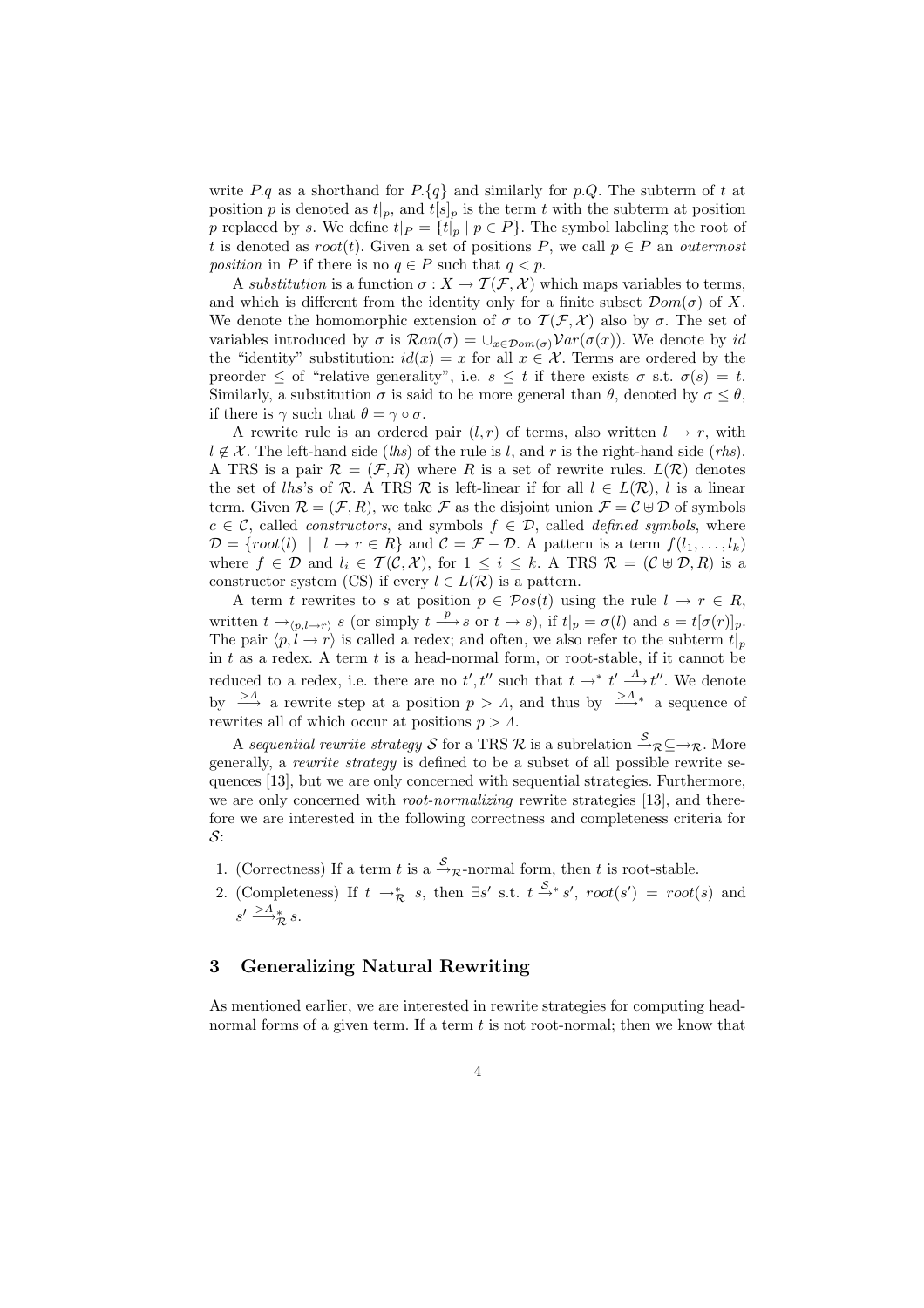after a (possibly empty) sequence of rewrites at positions other than the root, a rule  $l \rightarrow r$  can be applied at the root. We are interested in a strategy that performs only those rewrites that are essential for the rule  $l \rightarrow r$  to be applied at the root.

**Definition 1.** For a term s and a set of terms  $T = \{t_1, \ldots, t_n\}$  we say that s is a context of the terms in T if  $s \le t_i$  for all  $1 \le i \le n$ . It is the case that there is a least general context s of T, i.e. for any other context s' we have  $s \leq s'$ ; further s is unique up to renaming of variables. For  $1 \le i \le n$  let the substitution  $\sigma_i$  be such that  $\sigma_i(s) = t_i$  and  $\mathcal{D}om(\sigma_i) \subseteq \mathcal{V}ar(s)$ . We define the set  $\mathcal{P}os_{\neq}(T)$ of disagreeing positions between the terms in T as  $p \in \mathcal{P}os_{\mathcal{X}}(s)$  such that there is an i with  $\sigma_i(s|_p) \neq s|_p$ .

Example 2. Consider the set of terms  $T = \{10! \; \% \; (1-1), 10! \; \% \; 0\}$  borrowed from Example 1. The least general context of T is the term  $s = 10$ !  $\%$  Z and the set of disagreeing positions between terms in T is  $\mathcal{P}os_{\neq}(T) = \{2\}.$ 

**Definition 2** (Demanded positions). For terms  $l$ ,  $t$  let  $s$  be the least general context of l and t, and let  $\sigma$  be the substitution such that  $\sigma(s) = l$ . We define the set of demanded positions in t w.r.t. to l as

$$
DP_l(t) = \bigcup_{x \in Var(s)} \text{ if } \sigma(x) \notin \mathcal{X} \text{ then } \mathcal{P}os_x(s) \text{ else } Q.\mathcal{P}os_{\neq}(t|_Q)
$$
  
where  $Q = \mathcal{P}os_{\sigma^{-1}(\sigma(x))}(s)$ 

Let us dissect the definition above. Intuitively, the set  $DP_l(t)$  returns a set of positions in t that necessarily have to be "changed" for the rule  $l \rightarrow r$  to be applied at the root position, i.e., for  $l$  to be able to match the term under consideration. Suppose, s is the least general context of l and t, and  $\sigma$  is such that  $\sigma(s) = l$ . Note that for every non-variable position p in s, it is the case that t and l have the same symbol at p. Now, if  $\sigma$  maps a variable  $x \in Var(s)$  to a nonvariable term, then  $t$  and  $l$  disagree (have a different symbol) at every position  $p \in \mathcal{P}os_x(s)$ ; this is a consequence of the fact that s is the least general context of l and t. The other case is where a variable  $x \in Var(s)$  is mapped to a possibly non-linear variable of l. In this case, consider the positions of all the variables in s that are mapped to the same variable as x, namely  $Q = \mathcal{P}os_{\sigma^{-1}(\sigma(x))}(s)$ . Now, l matches t only if all the terms in  $t|_Q$  are identical. Thus, we compute the disagreeing positions  $Pos_{\neq}(t|_{Q})$ , if any, and add  $Q.Pos_{\neq}(t|_{Q})$  to the set  $DP_l(t)$ . Finally, note that when  $l \leq t$ , it is the case that l is the least general context of l and t, and  $DP_l(t) = \emptyset$ .

Example 3. Consider the left-hand side  $l = X \approx X$  and the term  $t_2$  = 10! % (1−1) ≈ 10! % 0 of Example 1. The least general context of l and  $t_2$  is  $s = W \approx Y$ . Now, for  $\sigma = \{W \mapsto X, Y \mapsto X\}$ , we have  $\sigma(s) = l$ . While computing  $DP_l(t_2)$ , we obtain the set of disagreeing positions between the subterms in  $t_2$  corresponding to the non-linear variable X in l, i.e. the set  $\mathcal{P}os_{\neq}(10! \ % (1-1), 10! \ % 0) = \{2\}.$  Thus,  $DP_l(t_2) = \{1, 2\}.$   $\{2\} = \{1.2, 2.2\}.$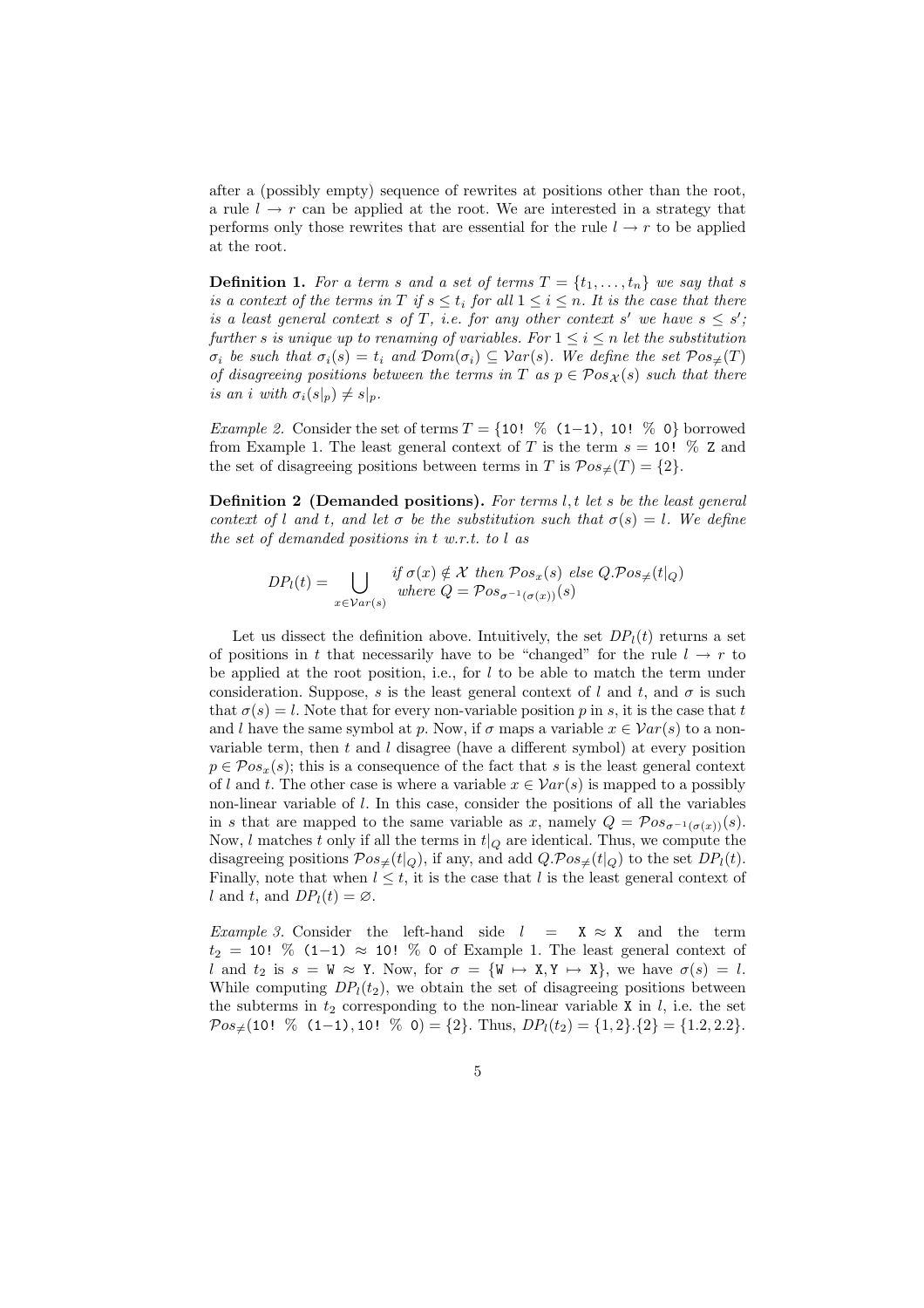Note that the symbol at a position  $p \in DP_l(t)$  in t can be changed by not only a rewrite at p, but also by a rewrite at a position  $q \leq p$ . Thus, besides considering the positions in  $DP_l(t)$  as examinable, we also need to consider the positions q in t that are above some position in  $DP_l(t)$ . However, we only need to consider those positions  $q$  at which  $t$  has a defined symbol, because otherwise a rewrite can never be performed at  $q$  without first changing the symbol at  $q$ . Thus, for a position  $q$  in a term  $t$ , we define the set of defined positions above q as  $D_t^{\uparrow}(q) = \{p \mid p \leq q \land p \in \mathcal{P}osp(t)\}.$  We lift this to sets of positions as  $D_t^{\uparrow}(Q) = \cup_{q \in Q} D_t^{\uparrow}(q)$ . Finally, note that for constructor-based TRS such as those considered by the natural rewriting strategy of [7], we have  $D_t^{\uparrow}(Q) \subseteq Q$ .

Example 4. Consider the TRS in Example 1, the term

 $t = 0 \div s(10!) \approx 0 \div s(s(10))$ 

and the rule  $l = X \approx X \rightarrow True$ . We have  $DP_l(t) = \{1.2.1, 2.2.1\}$ , and the subterms at positions 1.2.1 and 2.2.1 should be identical for the above rule to be applied at the root position. Now, reductions in only the subterm 10! at position 1.2.1 would never result in s(10!), which is the subterm at position 2.2.1, and vice versa. The right reduction sequence leading to constant True is the one reducing the symbols  $\div$  above the demanded positions 1.2.1 and 2.2.1:

$$
\frac{0 \div s(10!)}{\rightarrow 0 \approx 0 \div s(s(10!))} \rightarrow 0 \approx 0 \rightarrow True
$$

The essential idea behind our natural rewriting strategy is to compute a needed set of redexes  $NR_{\mathcal{R}}(t)$  such that for any root stable term  $t'$  that t can be reduced to, there is a reduction sequence  $t \stackrel{q}{\longrightarrow}_{l \to r} \to^* t'$  that begins with a redex  $\langle q, l \to r \rangle \in NR_{\mathcal{R}}(t)$ . Then the strategy can consider only those reduction sequences from t that begin with a redex in  $NR_{\mathcal{R}}(t)$ , and still be able to find all the head-normal forms of t.

Definition 3 (Needed set of redexes). We define the needed set of redexes of a term  $t$  w.r.t. TRS  $\mathcal{R}$  as

$$
NR_{\mathcal{R}}(t) = \{ \langle \Lambda, l \to r \rangle \mid l \in L(\mathcal{R}) \land l \leq t \} \cup \bigcup_{q \in SP_{\mathcal{R}}(t) \setminus \{\Lambda\}} q.NR_{\mathcal{R}}(t|q)
$$

where for a set of redexes S, we define  $q.S = \{ \langle q.p, l\rightarrow r \rangle \mid \langle p, l\rightarrow r \rangle \in S \}$ , and

$$
SP_{\mathcal{R}}(t) = \bigcup_{l \in L(\mathcal{R}) \land l \leq t} D_{t}^{\uparrow}(\mathcal{P}os_{\mathcal{X}}(l)) \cup D_{t}^{\uparrow}(\bigcup_{l \in L(\mathcal{R}) \land l \leq t} DP_{l}(t))
$$

The set  $NR_{\mathcal{R}}(t)$  is recursively computed as follows. Whenever  $l \leq t$  for a rule  $l \to r$ , the redex  $\langle \Lambda, l \to r \rangle$  is included in  $NR_{\mathcal{R}}(t)$ . When  $l \nleq t$ , we recursively compute  $NR_{\mathcal{R}}(t|_q)$  for each position  $q \in D_t^{\uparrow}(DP_l(t))$ . The case  $l \leq t$  has an additional subtlety; specifically, in this case, we also have to recursively compute  $NR_{\mathcal{R}}(t|_{q})$  for the positions q in t that have a defined symbol and that are above a variable position in  $l$ . This is necessary for the strategy to be complete, as illustrated by the following example.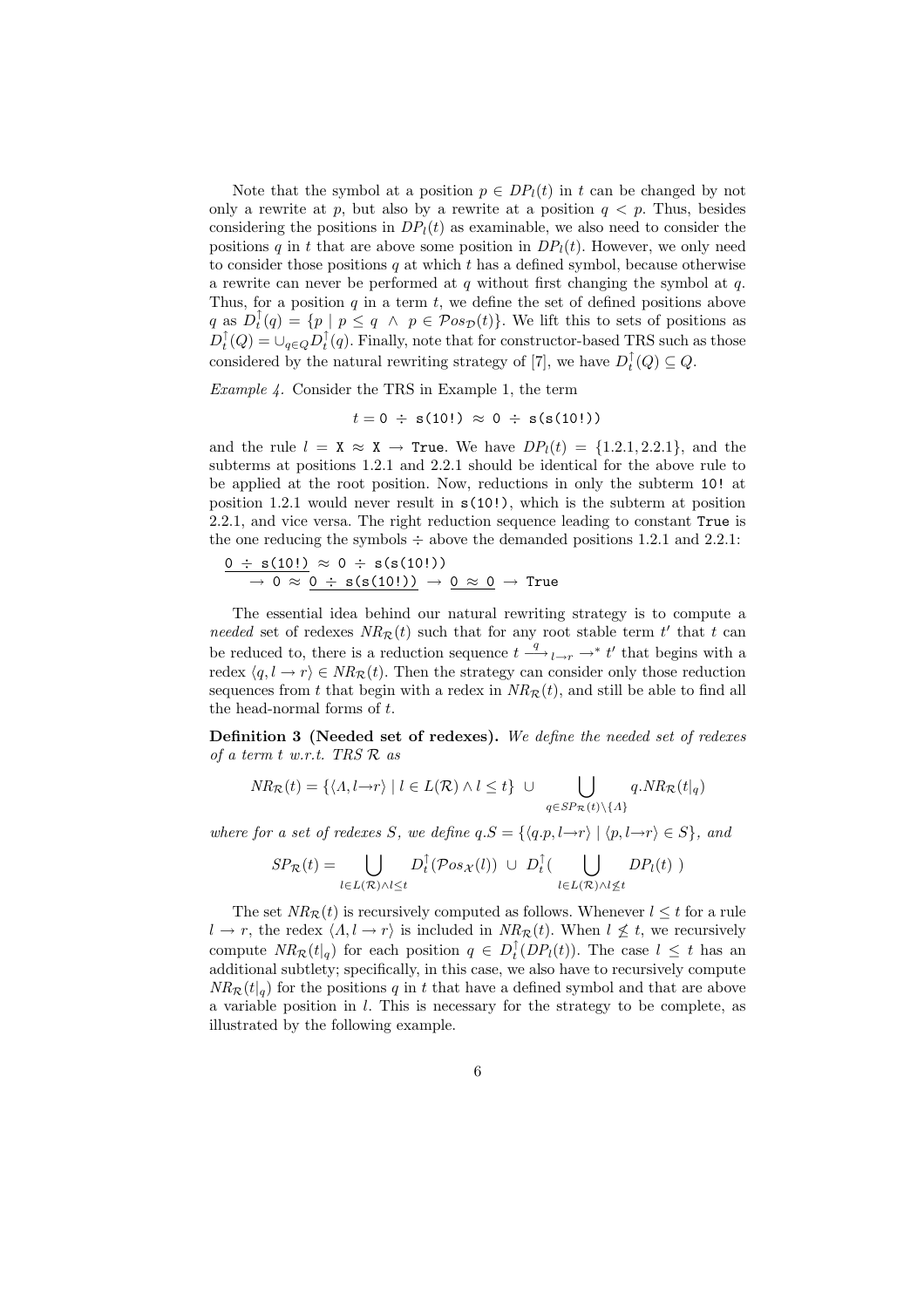Example 5. Consider the TRS

(i) first(pair(X,Y))  $\rightarrow$  X (ii) pair(X,Y)  $\rightarrow$  pair(Y,X)

and the term  $t = \text{first}(\text{pair}(a, b))$ . Suppose we simply define

$$
SP_{\mathcal{R}}(t) = D_t^{\uparrow}(\cup_{l \in L(\mathcal{R}) \land l \leq t} DP_l(t))
$$

Then  $NR_{\mathcal{R}}(t) = \{\langle \Lambda, (i) \rangle\}$ , and the only rewrite sequence starting from t and beginning with a redex in  $NR_{\mathcal{R}}(t)$  would be

 $first(pair(a,b)) \rightarrow a$ 

But the term  $t$  can also be reduced to the head-normal form  $b$  as follows

 $first(pair(a,b)) \rightarrow first(pair(b,a)) \rightarrow b$  (\*)

Hence, although the left-hand side of rule  $(i)$  matches t, for the strategy to be complete, we also have to consider the subterm  $pair(a,b)$  of t at position 1 (which is above variable positions 1.1 and 1.2 in the left-hand side of rule (i)), and recursively compute  $NR_{\mathcal{R}}(\text{pair}(a,b))$ . Then we will have  $NR_{\mathcal{R}}(t)$  =  $\{\langle\Lambda,(i)\rangle,\langle1,(ii)\rangle\}$ , which enables us to account for the rewrite sequence (\*) above.

From now on, while displaying the sets  $NR_{\mathcal{R}}(t)$  in examples, we will omit the rule  $l \to r$  in a redex  $\langle \Lambda, l \to r \rangle$  and simply write  $\langle \Lambda \rangle$ , whenever there is no scope for ambiguity about the rule.

Example 6. Consider again the following term from Example 1:

$$
t_2=10!\ \%\ (1-1)\ \approx\ 10!\ \%\ 0
$$

and consider the computation of  $NR_{\mathcal{R}}(t_2)$ . Since  $t_2$  is not a redex, we have that  $NR_{\mathcal{R}}(t_2) = \bigcup_{q \in SP_{\mathcal{R}}(t_2)} \setminus \{ \Lambda \} q.NR_{\mathcal{R}}(t_2|q)$ . Consider now  $SP_{\mathcal{R}}(t_2)$ . Since  $t_2$  is not a redex, we have  $SP_{\mathcal{R}}(t_2) = D_{t_2}^{\uparrow}(\cup_{l \in L(\mathcal{R}) \wedge l \not\leq t} DP_l(t_2))$ . Now, from Example 3, we have that  $DP_l(t_2) = \{1.2, 2.2\}$  for the rule  $l = \mathbf{X} \approx \mathbf{X}$  and  $DP_{l'}(t_2) = \{A\}$  for any other rule  $l'$  in  $\mathcal{R}$ . So then,  $D_{t_2}^{\uparrow}(\cup_{l \in L(\mathcal{R})} DP_l(t_2)) = \{A, 1, 2, 1.2\}$  where the position 2.2 has been removed since it is not rooted by a defined symbol. Hence, we have that  $NR_{\mathcal{R}}(t_2) = 1.NR_{\mathcal{R}}(t_2|_1) \cup 2.NR_{\mathcal{R}}(t_2|_2) \cup 1.2.NR_{\mathcal{R}}(t_2|_{1.2}).$ 

First, we consider  $NR_{\mathcal{R}}(t_2|_{1,2})$ . Subterm 1 − 1 at position 1.2 is a redex and thus  $\langle A \rangle \in NR_{\mathcal{R}}(t_2|_{1.2})$ . Furthermore,  $SP_{\mathcal{R}}(t_2|_{1.2}) \setminus \{A\} = \emptyset$  because all symbols under root position in  $1 - 1$  are constructor symbols. Thus, we have  $NR_{\mathcal{R}}(t_2|_{1.2}) = \{ \langle A \rangle \}.$ 

Now, we consider  $NR_{\mathcal{R}}(t_2|_1)$ . The subterm 10! % (1–1) is not a redex, and thus  $NR_{\mathcal{R}}(t_2|_1) = \bigcup_{q \in SP_{\mathcal{R}}(t_2|_1)\setminus\{A\}} q.NR_{\mathcal{R}}(t_2|_{1,q})$ . Now consider  $SP_{\mathcal{R}}(t_2|_1)$ . Since 10! % (1-1) is not a redex, we have  $SP_{\mathcal{R}}(t_2|_1) = D_t^{\uparrow}$  $t_{2|1}^{1}(\cup_{l\in L(R)\wedge l\not\leq t}DP_{l}(t_{2}|_{1})).$ Now we consider  $DP_l(t_2|_1)$  and  $DP_{l'}(t_2|_1)$  for left-hand sides  $l = M \%$  s(N) and  $l' = (0 - s(M))$  %  $s(N)$ ; note that  $DP_{l''}(t_2|_1) = \{\Lambda\}$  for any other rule  $l''$  in R. Then, we have  $DP_l(t_2|_1) = \{2\}$  and  $DP_{l'}(t_2|_1) = \{1,2\}$  and we can conclude  $NR_{\mathcal{R}}(t_2|_1) = 1.NR_{\mathcal{R}}(t_2|_{1,1}) \cup 2.NR_{\mathcal{R}}(t_2|_{1,2}).$  Now, this implies that we have to compute recursively  $NR_{\mathcal{R}}(t_2|_{1.1})$  and  $NR_{\mathcal{R}}(t_2|_{1.2})$ . Now,  $NR_{\mathcal{R}}(t_2|_{1.2})$  was already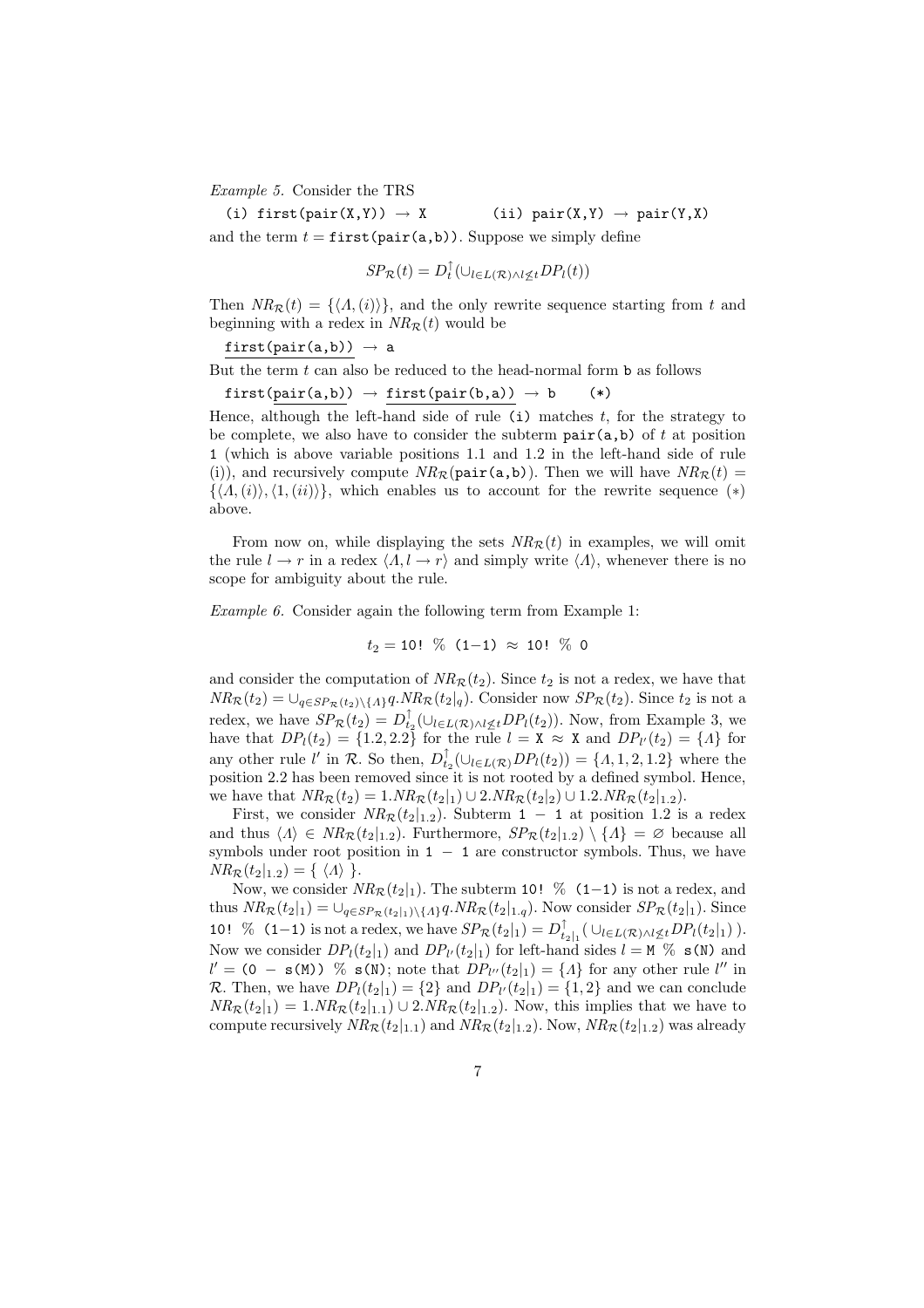computed before, and the reader can check that  $NR_{\mathcal{R}}(t_2|_{1,1}) = {\{\langle \Lambda \rangle\}}.$  So, we can conclude  $NR_{\mathcal{R}}(t_2|_1) = \{ \langle 1 \rangle, \langle 2 \rangle \}.$ 

Now, we consider  $NR_{\mathcal{R}}(t_2|_2)$ . Subterm 10! % 0 is not a redex, thus  $NR_{\mathcal{R}}(t_2|_2) = \bigcup_{q \in SP_{\mathcal{R}}(t_2|_2) \setminus \{A\}} q.NR_{\mathcal{R}}(t_2|_{2,q})$ . But using a similar reasoning that in the previous term  $t_2|_1$ , we can conclude  $NR_{\mathcal{R}}(t_2|_2) = \{ \langle 1 \rangle \}$ . Putting everything together, we have that  $NR_{\mathcal{R}}(t_2) = \{\langle 1.1 \rangle, \langle 1.2 \rangle, \langle 2.1 \rangle\}.$ 

The following is a property of  $NR_{\mathcal{R}}(t)$  that will be useful later on.

Remark 1. If  $\langle q, l \rightarrow r \rangle \in NR_{\mathcal{R}}(t)$  and  $p \leq q.q'$  for  $q' \in D_t^{\uparrow}(\mathcal{P}os_{\mathcal{X}}(l))$ , then  $p.NR_{\mathcal{R}}(t|_p) \subseteq NR_{\mathcal{R}}(t).$ 

We are now ready to formally define the natural rewriting strategy.

**Definition 4 (Natural rewriting).** We say term  $t$  reduces by natural rewriting to term s, denoted by  $t \stackrel{m}{\rightarrow}_{\langle p,l \rightarrow r \rangle} s$  (or simply  $t \stackrel{m}{\rightarrow} s$ ) if  $t \rightarrow_{\langle p,l \rightarrow r \rangle} s$  and  $\langle p, l \to r \rangle \in NR_{\mathcal{R}}(t).$ 

Example 7. Continuing Example 6, we have three possible natural rewriting steps from the term  $t_2$ : (i) a rewriting step reducing the subterm 1–1 at position 1.2, (ii) a rewriting step reducing the subterm  $10!$  at position 1.1, and (iii) a rewriting step reducing the subterm 10! at position 2.1. The last two rewriting steps are undesirable and unnecessary for obtaining the normal form True, as shown in Example 1. Using the further refinements to the natural rewriting strategy presented in Section 4, we will be able to avoid reducing these unnecessary redexes.

It is worthy to note that although some refinements are still necessary to obtain the rewrite strategy we want, we are already able to avoid some unnecessary rewrite steps, as shown in the following example.

*Example 8.* Consider Example 1 and the term  $t = 0 \div s(10!)$ . The term is a redex, so we have  $NR_{\mathcal{R}}(t) = \{ \langle A \rangle \} \cup \bigcup_{q \in SP_{\mathcal{R}}(t) \setminus \{A\}} q.NR_{\mathcal{R}}(t|q)$ . Now consider  $SP_{\mathcal{R}}(t)$ . Since t is a redex but the only defined symbol is at root, we have  $SP_{\mathcal{R}}(t) = D_t^{\uparrow}(\cup_{l \in L(\mathcal{R}) \wedge l \not\leq t} DP_l(t)$ ). Now, we have that  $DP_l(t) = \emptyset$  for  $l =$  $0 \div s(M)$ ,  $DP_{l'}(t) = \{1\}$  for  $l' = s(M) \div s(N)$ , and  $DP_{l''}(t) = \{A\}$  for any other rule  $l''$  in R. Then,  $SP_{\mathcal{R}}(t) = \{A\}$ , since position 1 corresponds to a constructor, and therefore  $NR_{\mathcal{R}}(t) = \{ \langle A \rangle \}$ . So, our natural rewriting strategy performs only the sequence:  $0 \div s(10!) \rightarrow 0$  and avoids any reduction on the computational expensive term 10!.

In the remaining part of this section, we show that the natural rewriting strategy defined above, satisfies the correctness and completeness criteria w.r.t to head-normal forms, that are described in Section 2.

**Theorem 1 (Correctness).** If a term t is a  $\stackrel{m}{\rightarrow}$  -normal form, then t is rootstable.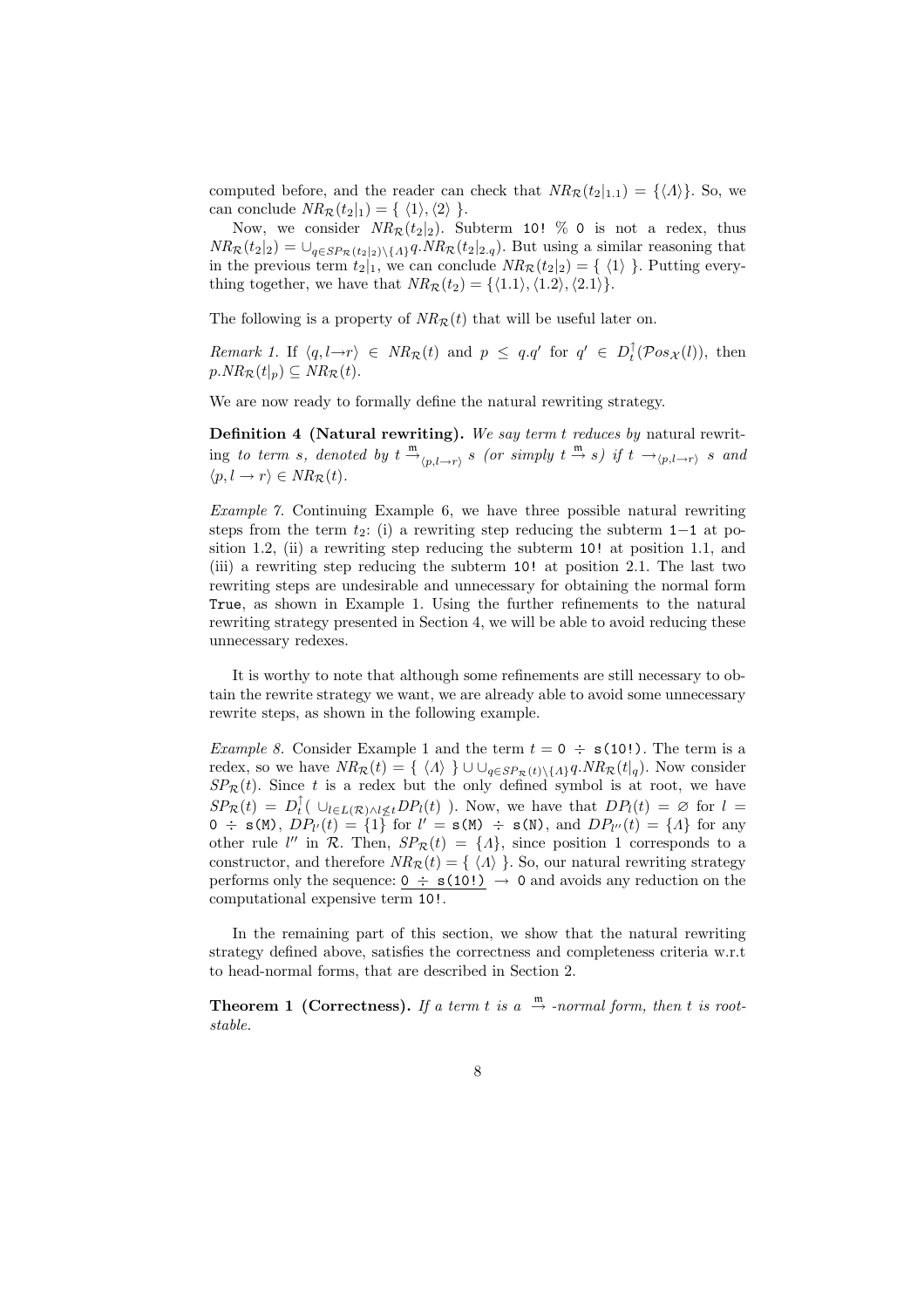*Proof.* By structural induction on t. Consider  $|t| = 1$ . If  $t \in \mathcal{X}$  or  $t \in \mathcal{C}$ , then t is obviously root-stable. Consider  $t = f \in \mathcal{D}$ . Since  $NR_{\mathcal{R}}(t) = \emptyset$ , by Definition 3, there is no lhs rooted by symbol  $f$  and the conclusion follows.

Consider  $|t| > 1$ . We are done if for each rule  $l \to r \in \mathcal{R}$  we show that (i) t is not a redex and (ii) for each  $p \in D_t^{\uparrow}(DP_l(t))$  the term  $t|_p$  is root-stable. The idea behind (ii) is that before a rule  $l \to r \in \mathcal{R}$  can be applied at the root position in  $t$ , the demanded positions between  $t$  and  $l$  have first to be "changed," which is possible only via reductions at some  $p \in D_t^{\uparrow}(DP_l(t))$ . Now, (i) is clear from the fact that  $NR_{\mathcal{R}}(t) = \emptyset$ , and (ii) follows by the induction hypothesis, because,  $NR_{\mathcal{R}}(t) = \emptyset$  implies  $NR_{\mathcal{R}}(t|_p) = \emptyset$  by Definition 3.

In order to prove completeness of the natural rewriting strategy, we introduce some auxiliary notation. Given two rewrite sequences  $\pi = t \rightarrow^* s$  and  $\pi' = s \rightarrow^*$ w, we write  $\pi$ ;  $\pi'$  for the sequence  $t \to^* s \to^* w$ . Given a rewrite sequence  $\pi = t_0 \frac{p_1}{\longrightarrow} t_1$ ;  $\pi'$  with  $\pi' = t_1 \frac{p_2}{\longrightarrow} t_2 \cdots \frac{p_n}{\longrightarrow} t_n$  and given an outermost position  $p_k$  amongst  $p_1, \ldots, p_n$ , we define the projection  $\pi|_{p_k}$  as follows:

$$
\pi|_{p_k} = \begin{cases} \pi & \text{if } n = 0\\ \pi'|_{p_k} & \text{if } p_1 \parallel p_k\\ t_0|_{p_k} \stackrel{p_1/p_k}{\longrightarrow} t_1|_{p_k}; \pi'|_{p_k} \text{ otherwise} \end{cases}
$$

We now establish a few key properties of the set  $NR_{\mathcal{R}}(t)$  that will be useful in proving the completeness result.

Lemma 1. Consider a rewrite sequence

$$
t \xrightarrow{p_1} l_1 \rightarrow r_1 t_1 \cdots \xrightarrow{p_n} l_n \rightarrow r_n t_n
$$

such that  $p_n = \Lambda$ . Then, there is a k s.t.  $1 \leq k \leq n$  and  $\langle p_k, l_k \to r_k \rangle \in NR_{\mathcal{R}}(t)$ .

*Proof.* We prove the lemma by induction on n. The base case where  $n = 1$  is obvious, because then  $\langle p_1, l_1\rightarrow r_1\rangle \in NR_{\mathcal{R}}(t)$ . For the induction step, we may assume that  $\langle p_n, l_n \rightarrow r_n \rangle$  is not a redex in t, because otherwise it is in  $NR_{\mathcal{R}}(t)$ , and the statement follows. Then, we have  $DP_{l_n}(t) \neq \emptyset$ , and for each  $q \in DP_{l_n}(t)$ there is a  $k < n$  such that  $p_k \in D_t^{\uparrow}(q)$ . Consider an outermost such  $p_k$ , and the rewrite sequence

$$
\pi' = \pi|_{p_k} = t' \xrightarrow{p'_1} t'_1 \rightarrow r'_1 t'_1 \cdots \xrightarrow{p'_m} t'_m \rightarrow r'_m t'_m
$$

where  $\pi = t \xrightarrow{p_1} l_1 \rightarrow r_1 t_1 \cdots \xrightarrow{p_k} l_k \rightarrow r_k t_k$  and  $p'_m = \Lambda$ . By induction hypothesis, there is a j such that  $1 \leq j \leq m$  and  $\langle p'_j, l'_j \rightarrow r'_j \rangle \in NR_{\mathcal{R}}(t')$ . Now, note that  $t' = t|_{p_k}, p'_j = p_i/p_k$ , and  $l'_j \rightarrow r'_j = l_i \rightarrow r_i$  for some i s.t.  $1 \leq i \leq k$ . But since  $p_k \in D_t^{\uparrow}(DP_{l_n}(t)),$  and hence in  $SP_{\mathcal{R}}(t)$ , is follows that  $\langle p_i, l_i \rightarrow r_i \rangle \in NR_{\mathcal{R}}(t)$ and we are done.  $\hfill \square$ 

**Lemma 2.** Consider a rewrite sequence  $t \stackrel{p_1}{\longrightarrow}_{l_1 \to r_1} t_1 \cdots \stackrel{p_n}{\longrightarrow}_{l_n \to r_n} t_n$  such that  $\langle p_i, l_i \rightarrow r_i \rangle \notin NR_{\mathcal{R}}(t)$  for all i s.t.  $1 \leq i \leq n$ . Then, there is no i and  $\langle q, l \rightarrow r \rangle \in$  $NR_{\mathcal{R}}(t)$  such that  $p_i \leq q.q'$  for  $q' \in \mathcal{P}os_{\mathcal{X}}(l)$ .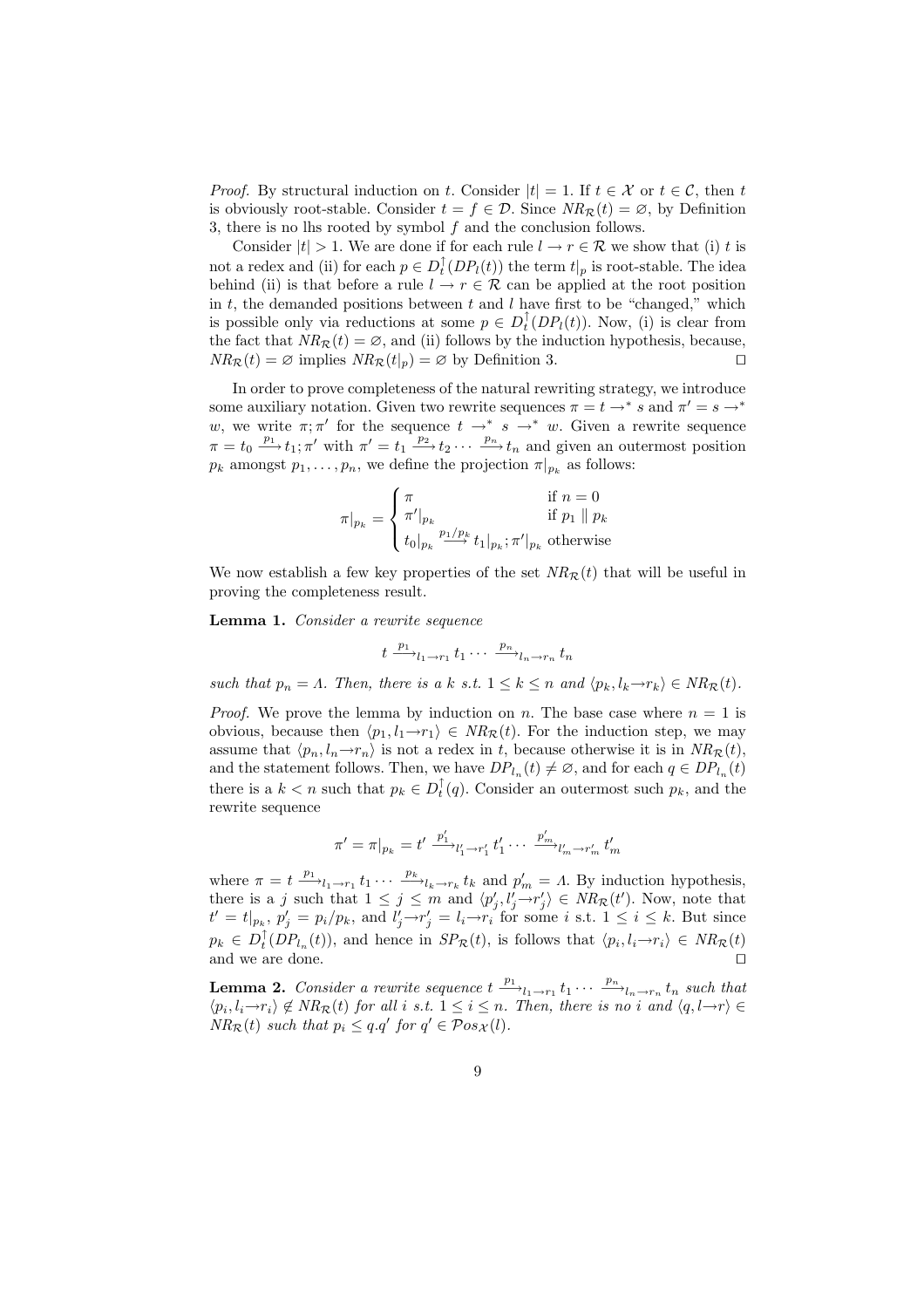*Proof.* We prove the contrapositive. Suppose there is an i such that  $1 \leq i \leq n$ and  $p_i \leq q.q'$  for  $q' \in \mathcal{P}os_{\mathcal{X}}(l)$ . Consider an outermost such  $p_k$ , and the rewrite sequence

$$
\pi' = \pi|_{p_k} = t' \xrightarrow{p'_1} \iota_{1' \to r'_1} t'_1 \cdots \xrightarrow{p'_m} \iota_{m' \to r'_m} t'_m
$$

where  $\pi = t \frac{p_1}{\cdots} l_1 \cdots \frac{p_k}{\cdots} l_k \rightarrow r_k t_k$  and  $p'_m = \Lambda$ . Now, by Lemma 1, there is  $1 \leq j \leq m$  such that  $\langle p'_j, l'_j \rightarrow r'_j \rangle \in NR_{\mathcal{R}}(t')$ . Now, note that  $t' = t|_{p_k}, p'_j = p_i/p_k$ , and  $l'_j \rightarrow r'_j = l_i \rightarrow r_i$  for some i s.t.  $1 \leq i \leq k$ . But by Remark 1, it follows that  $\langle p_i, l_i \rightarrow r_i \rangle \in NR_{\mathcal{R}}(t)$  and we are done.

Recall that the main idea behind our natural rewriting strategy is that if a term  $t$  can be reduced to a head-normal form  $t'$ , say via a rewrite sequence  $\pi = t \to^* t'$ , then there is also a rewrite sequence  $t \stackrel{q}{\longrightarrow}_{l \to r} s \to^* t'$  that begins with a redex  $\langle q, l \to r \rangle \in NR_{\mathcal{R}}(t)$ . Furthermore, we will show that the rewrite sequence  $\pi' = s \to t'$  is "smaller" in an appropriate sense in comparison to  $\pi$ . Specifically, we will define a well-founded metric on rewrite sequences, and show that the metric of  $\pi'$  is strictly smaller than that of  $\pi$ . The completeness result will then follow by noetheranian induction on this metric.

**Definition 5.** Given a rewrite sequence  $\pi = t_0 \stackrel{p_1}{\longrightarrow} t_1 \cdots \stackrel{p_n}{\longrightarrow} t_n$ , we define a metric  $\mu(\pi)$  as follows.

– Let k be the smallest integer such that  $p_k = \Lambda$ , if any. Then,

$$
\mu(\pi) = \mu(\pi_1).1.\mu(\pi_2)
$$

where  $\pi_1 = t_0 \rightarrow^* t_{k-1}$  and  $\pi_2 = t_k \rightarrow^* t_n$ .

 $-If p_i \neq \Lambda$  for all i, then let  $q_1, \ldots, q_k$  be the outermost positions in  $p_1, \ldots, p_n$ . We define

$$
\mu(\pi) = \sum_{i=1}^k \mu(\pi|_{q_i})
$$

where  $+$  is inductively defined as:  $n_1 \cdot v_1 + n_2 \cdot v_2 = (n_1+n_2) \cdot (v_1+v_2) \cdot \epsilon + v = v$ . and  $v + \epsilon = v$ .

We define the ordering  $\langle$  on metrics as follows  $v_1 \langle v_2 \rangle$  if (i)  $|v_1| \langle v_2 \rangle$ , or (ii)  $|v_1| = |v_2|$ ,  $v_1 = v.n_1.v'_1$ ,  $v_2 = v.n_2.v'_2$ , and  $n_1 < n_2$ . Note that  $\langle$  is a well-ordering.

The metric  $\mu(\pi)$  essentially represents the parallelism that is implicit in the rewrite sequence  $\pi$ . Specifically, consider the rewrite sequence in Definition 5. If  $p_k = \Lambda$ , then the first  $k - 1$  rewrites in  $\pi$  have to be performed before the  $k^{th}$  rewrite, and similarly the  $k^{th}$  rewrite has to be performed before any of the remaining  $n - k$  rewrites. On the other hand, if  $p_i$  and  $p_j$  are two different outermost positions in  $p_1, \ldots, p_n$  then all the rewrites in  $\pi|_{p_i}$  and  $\pi|_{p_j}$  can be performed parallely. Thus,  $|\mu(\pi)|$  is the number of sequential steps that would remain when  $\pi$  is parallelized to the extent possible, and further, if the  $i^{th}$ number in the sequence  $\mu(\pi)$  is  $n_i$  then the i<sup>th</sup> step in the parallelized version of  $\pi$  would contain  $n_i$  parallel reductions.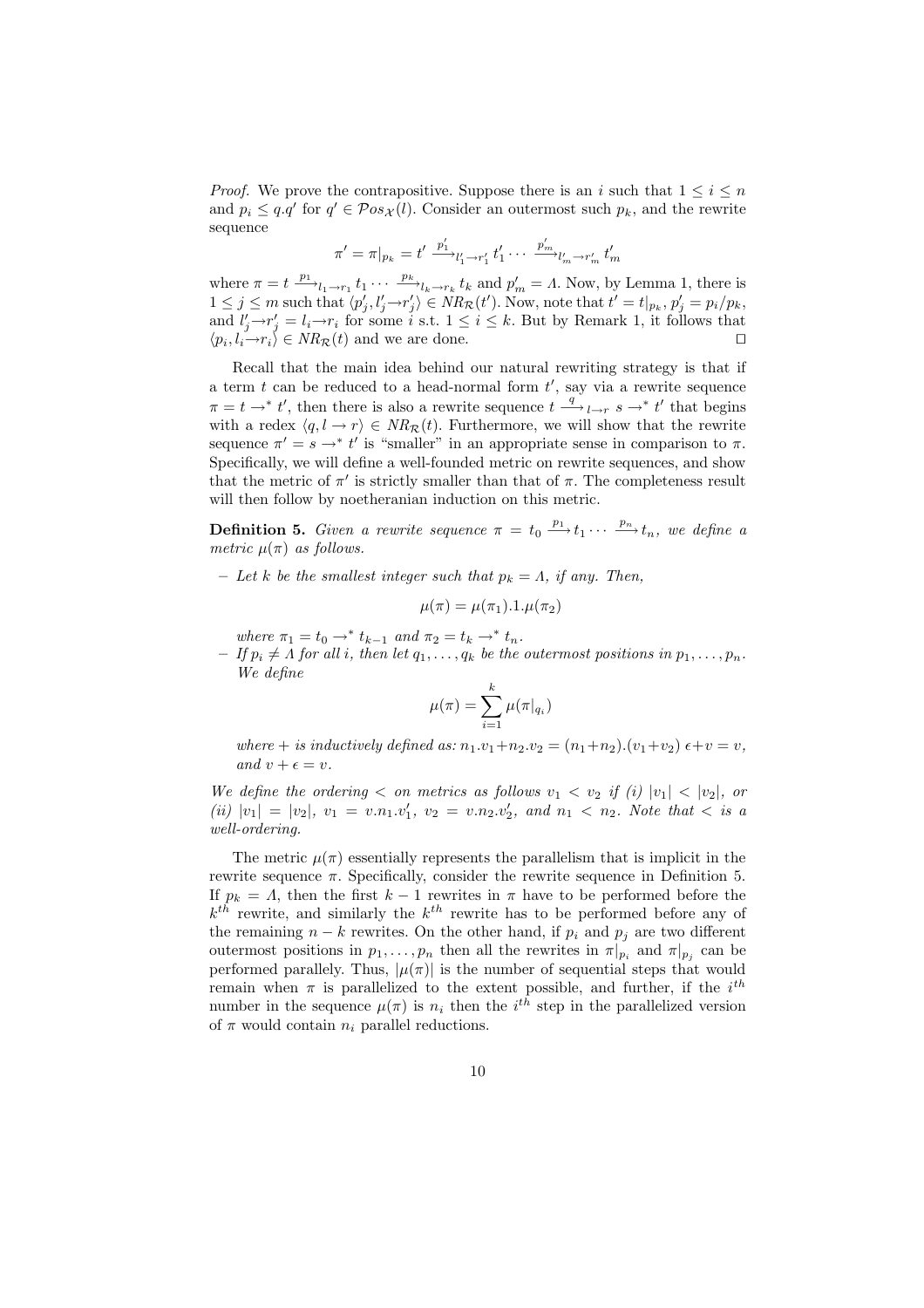Example 9. Consider the TRS of Example 1 and the following sequence  $\pi$ :

$$
s((0 - 0) - 0) - s(0 - 0)
$$
  
\n
$$
\rightarrow s(0 - 0) - s(0 - 0)
$$
  
\n
$$
\rightarrow s(0) - s(0 - 0)
$$
  
\n
$$
\rightarrow s(0) - s(0) \rightarrow 0 - 0 \rightarrow 0
$$

The metric for this sequence is  $\mu(\pi) = \mu(\pi').1$ , where  $\pi'$  is the sequence containing the first four steps of  $\pi$ . Further,  $\mu(\pi') = \mu(\pi'')$ . Where  $\pi''$  is the sequence containing the first three steps of  $\pi$ . Now, the outermost positions of  $\pi''$  are namely 1.1 and 2.1, and hence we have  $\mu(\pi'') = \mu(\pi'|_{1,1}) + \mu(\pi'|_{2,1}).$ Further,  $\pi'|_{1,1} = (0 - 0) - 0 \rightarrow 0 - 0 \rightarrow 0$ , and  $\pi'|_{2,1} = 0 - 0 \rightarrow 0$ . Now,  $\mu(\pi'|_{2,1}) = 1$ , and the reader can check that  $\mu(\pi'|_{1,1}) = 1.1$ . So finally,  $\mu(\pi) = \mu(\pi').1 = \mu(\pi'').1.1 = (\mu(\pi'|_{1.1}) + \mu(\pi'|_{2.1})).1.1 = (1.1 + 1).1.1 = 2.1.1.1,$ that indicates that there are two steps at the beginning that can be performed parallely, followed by three other steps that cannot be performed parallely.

The following is a useful property of the metric, which can be easily proved.

Lemma 3.  $|\mu(\pi_1; \pi_2)| \leq |\mu(\pi_1)| + |\mu(\pi_2)|$ .

For a term s, a position q, and a rewrite sequence  $\pi = t_0 \xrightarrow{p_1} t_1 \cdots \xrightarrow{p_n} t_n$ , we define the rewrite sequence  $s[\pi]_q$  as  $s[t_0]_q \stackrel{q.p_1}{\longrightarrow} s[t_1]_q \cdots \stackrel{q.p_n}{\longrightarrow} s[t_n]_q$ . For a term t, two disjoint positions  $p_1, p_2$ , and two rewrite sequences  $\pi_1, \pi_2$ , we define the rewrite sequence  $\pi = t[\pi_1]_{p_1} \diamond t[\pi_2]_{p_2}$  as  $t[\pi_1]_{p_1}$ ;  $s[\pi_2]_{p_2}$  where s is the target of  $t[\pi_1]_{p_1}$ . Note that  $\diamond$  is an associative operator, and  $\mu(t[\pi_1]_{p_1} \diamond t[\pi_2]_{p_2}) =$  $\mu(\pi_1) + \mu(\pi_2)$ . For a set of mutually disjoint positions  $Q = \{q_1, \ldots, q_k\}$ , we write  $t[\pi]_Q$  as shorthand for  $t[\pi]_{q_1} \diamond \cdots \diamond t[\pi]_{q_k}$ .

We are now ready to formalize the intuition behind the definition of our natural rewriting strategy.

Definition 6 (Descendants of a position). Let  $\pi$  :  $t \stackrel{p}{\longrightarrow}_{l \to r} s$  be a rewrite step and  $q \in \mathcal{P}os(t)$ . The set  $q \setminus \pi$  of descendants of q in s is defined as follows:

$$
q\setminus \pi = \begin{cases} \{q\} & \text{if } q < p \text{ or } q \parallel p \\ \{p.p_3.p_2 \mid r|_{p_3} = l|_{p_1}\} & \text{if } q = p.p_1.p_2, \ p_1 \in \mathcal{P}os_{\mathcal{X}}(l) \\ \varnothing & \text{otherwise} \end{cases}
$$

If  $Q \subseteq Pos(t)$  then  $Q \setminus \pi$  denotes the set  $\bigcup_{q \in Q} q \setminus \pi$ . The notion of descendant extends to rewrite sequences in the obvious way. Note that, if Q is a set of pairwise disjoint positions in t, and  $\pi : t \to^* s$ , then the positions in  $Q\setminus \pi$  are pairwise disjoint.

**Lemma 4.** Let  $\pi = t_1 \rightarrow^* t_2 \stackrel{\Lambda}{\longrightarrow}_{l \rightarrow r} t_3 \rightarrow^* t_4$  where  $\langle \Lambda, l \rightarrow r \rangle \in NR_{\mathcal{R}}(t_1)$  and none of the redexes in  $t_1 \to^* t_2$  is in  $NR_{\mathcal{R}}(t_1)$ . Then, there is  $\pi' = t_1 \stackrel{\Lambda}{\longrightarrow}_{l \to r} t'_2 \to^*$  $t_4$  such that  $\mu(t'_2 \rightarrow^* t_4) < \mu(\pi)$ .

Proof. Let the set of outermost positions at which reductions occur in the sequence  $\rho = t_1 \rightarrow^* t_2$  be Q. Then, by Lemma 2, we have that each  $q \in Q$  is either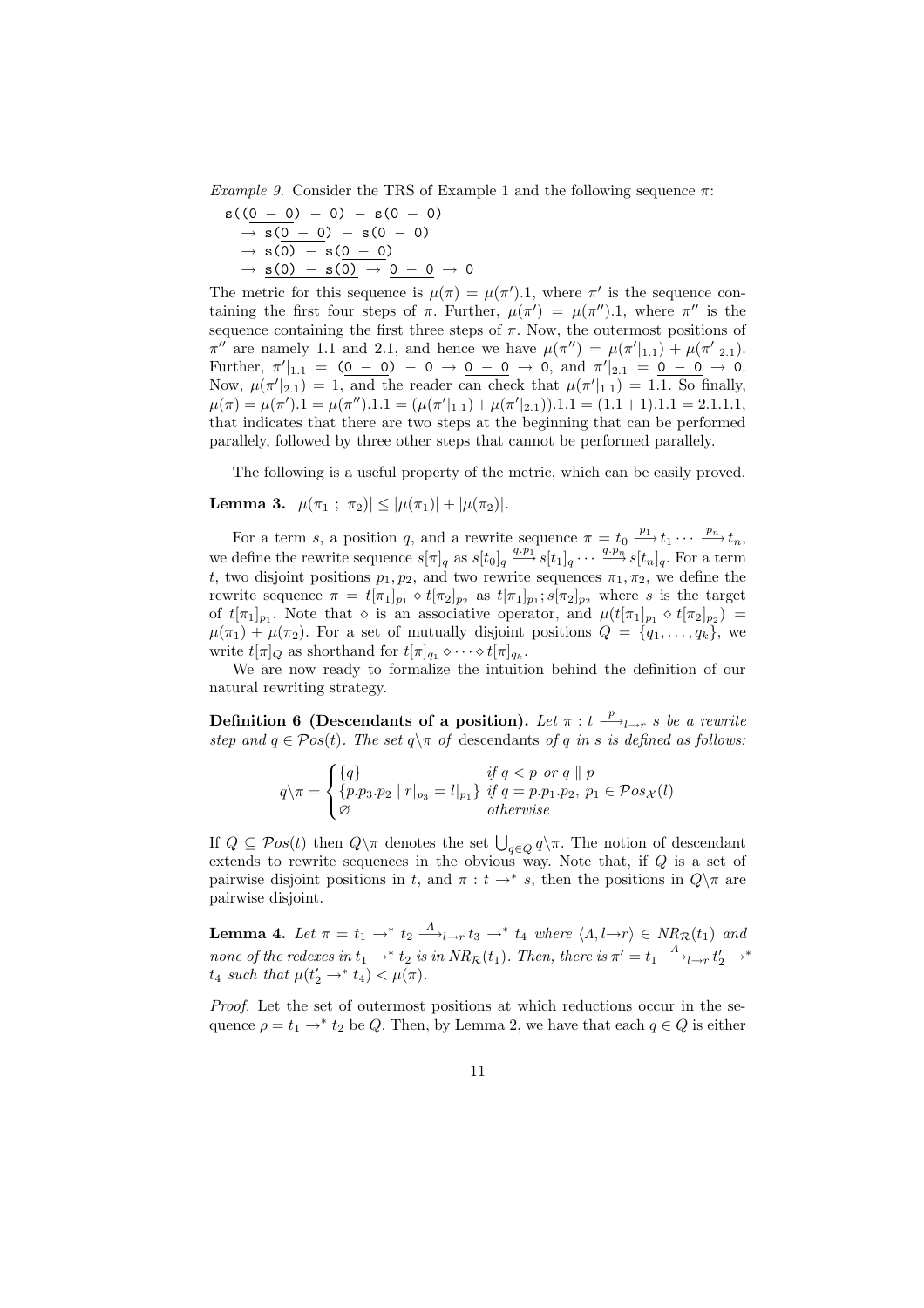(i) under a variable position in l, i.e.,  $q \notin \mathcal{P}os_{\mathcal{F}}(l)$ , or (ii) is not above any variable position in l, i.e.  $q \nleq p$  for any  $p \in \mathcal{P}os_{\mathcal{X}}(l)$ . Further, since  $\langle \Lambda, l \to r \rangle \in NR_{\mathcal{R}}(t_1)$ we have that  $\langle \Lambda, l \to r \rangle$  is a redex in  $t_1$ , and hence  $\eta : t_1 \xrightarrow{\Lambda} t_2$  for some  $t_2'$ . The fact that  $\langle \Lambda, l \rightarrow r \rangle$  is also a redex in  $t_2$  implies that

- rewrites in  $t_1$  →  $t_2$  that occur under a  $q \in Q$  of the kind (ii) above are inconsequential, and
- for any two positions  $p, p' \in \mathcal{P}os_x(l)$ , the rewrite sequences  $\rho|_p$  and  $\rho|_{p'}$  have the same target.

This motivates us to consider a maximal set  $\{q_1, \ldots, q_n\} \subseteq Q$  such that, (i) each  $q_i$  is under a variable position in l, and (ii) whenever there are  $p, p' \in \mathcal{P}os_x(l)$ and  $q_i, q_j$  such that  $p < q_i$  and  $p' < q_j$ , then  $p = p'$ . More concretely, for each variable  $x \in Var(l)$ , we pick one occurrence of x in l, and then pick only those  $q_i \in Q$  that are below the position of that occurrence of x. Now, for  $\rho_i = \rho|_{q_i}$  for  $1 \leq i \leq n$ , we have the sequence  $\pi' = \eta$ ;  $\delta$ ;  $t_3 \rightarrow^* t_4$  where  $\delta = (t'_2[\rho_1]_{q_1}\setminus \pi \diamond \cdots \diamond t'_2[\rho_n]_{q_n}\setminus \pi)$  whose target is  $t_3$ . The rewrite sequence  $\pi'$ simply shuffles all the relevant rewrites in  $t_1 \rightarrow * t_2$  to after the rewrite step  $\eta$ . Now, we have

$$
|\mu(\rho)| = |\sum_{q \in Q} \mu(\rho|_q)| \geq |\sum_{i=1}^n \mu(\rho_i)| = |\mu(\delta)|
$$

From the above observation and the fact that  $\mu(\pi) = \mu(\rho) \cdot 1 \cdot \mu(t_3 \to t_4)$ , Lemma 3 implies  $|\mu(\delta : t_3 \to t_4)| < |\mu(\pi)|$ . This in turn implies  $\mu(\delta : t_3 \to t_4) < \mu(\pi)$ .  $\Box$ 

**Lemma 5.** Let  $\pi = t_1 \rightarrow^* t_2 \stackrel{q}{\rightarrow} t_{-r} t_3 \rightarrow^* t_4$  where  $\langle q, l \rightarrow r \rangle \in NR_{\mathcal{R}}(t_1)$  and none of the redexes in  $t_1 \to t_2$  is in  $NR_{\mathcal{R}}(t_1)$ . Then, there is  $\pi' = t_1 \xrightarrow{q} t_1 \to t_2' \to t_1''$  $t_4$  such that  $\mu(t'_2 \rightarrow^* t_4) < \mu(\pi)$ .

*Proof.* We prove the lemma by induction on  $|\pi|$ . The base case  $|\pi| = 1$  is obvious. For the induction step, let  $p_1, \ldots, p_n$  be the outermost redexes in  $\pi$  and  $\pi_i = \pi|_{p_i}$ . Let k be such that  $p_k \leq q$ . By Lemma 2, we know that there is no reduction at  $p_k$  in  $t_1 \rightarrow^* t_2$ . Then consider the rewrite sequence

$$
\pi_k = t_1|_{p_k} \to^* t_2|_{p_k} \xrightarrow{q/p_k} l \to r t_3|_{p_k} \to^* t_4|_{p_k}
$$

We have the following two cases:

- $(q = p_k)$  Then,  $q/p_k = \Lambda$  and by Lemma 4, there is  $\pi'_k = t_1|_{p_k} \stackrel{\Lambda}{\longrightarrow}_{l \to r} s$ ;  $\delta$  for some s and a rewrite sequence  $\delta$  with the same target  $t_4|_{p_k}$ , and  $\mu(\delta) < \mu(\pi_k)$ .
- $(p_k < q)$  Then,  $\pi_k = \eta$ ;  $(u \stackrel{\Lambda}{\longrightarrow} u' \rightarrow^* t_4|_{p_k})$  for some  $u, u'$  and  $\eta = t_1|_{p_k} \rightarrow^* t_4$  $t_2|_{p_k} \stackrel{q/p_k}{\longrightarrow} t_3|_{p_k} \stackrel{\longrightarrow}{\longrightarrow} u$ . Since  $|\eta| < |\pi_k| \leq |\pi|$  by the induction hypothesis there is  $\eta' = t_1|_{p_k} \stackrel{q/p_k}{\longrightarrow}_{l \to r} s$ ;  $\delta'$  for some s and a rewrite sequence  $\delta$  with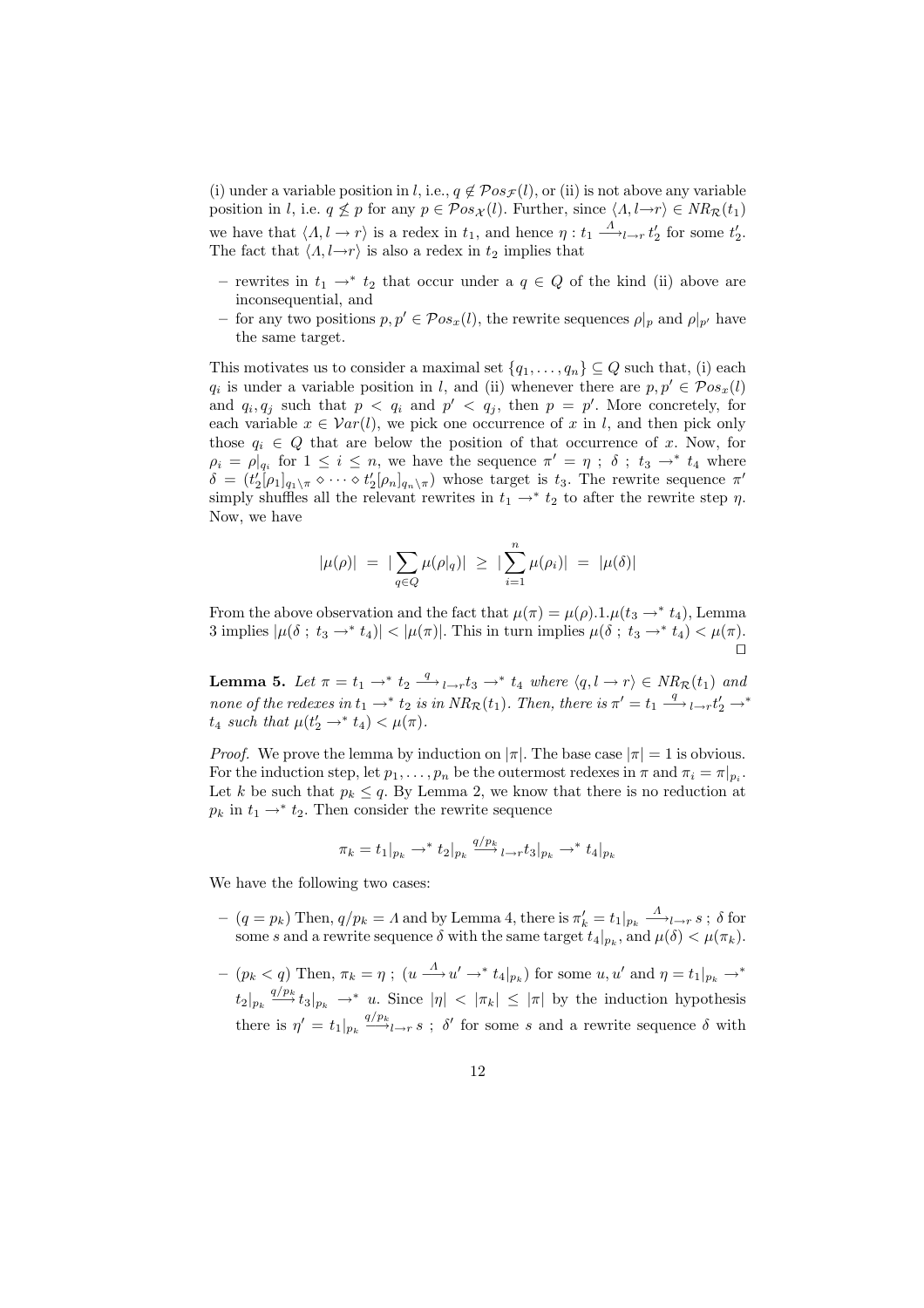the same target u. Further,  $\mu(\delta') < \mu(\eta)$ . Let  $\pi'_k = t_1|_{p_k} \stackrel{q/p_k}{\longrightarrow}_{l \to r} s$ ;  $\delta$ , where  $\delta = \delta'$ ;  $(u \xrightarrow{\Lambda} u' \rightarrow^* t_4|_{p_k})$ . Now,

$$
\mu(\delta) = \mu(\delta').1.\mu(u' \to^* t_4|_{p_k}) < \mu(\eta).1.\mu(u' \to^* t_4|_{p_k}) = \mu(\pi_k)
$$

Now, consider the sequence  $\pi' = t_1[\pi'_k]_q \diamond (\diamondsuit_{i \neq k} t_1[\pi_i]_{p_i})$ . Note that for some  $t'_2$ , we have

$$
\pi' = t_1 \xrightarrow{q} t_{\rightarrow r} t'_2 ; \ \rho \quad \text{where } \rho = t'_2[\delta]_q \diamond (\diamond_{i \neq k} t'_2[\pi_i]_{p_i})
$$
  
Finally, we have  $\mu(\rho) = \mu(\delta) + \sum_{i \neq k} \mu(\pi_i) < \sum_{i=1}^n \mu(\pi_i) = \mu(\pi).$ 

Theorem 2 (Completeness). If  $t \to^* s$ , then  $\exists s'$  s.t.  $t \stackrel{m}{\to} s'$ , root $(s') =$ root(s) and  $s' \stackrel{\geq A}{\longrightarrow} s$ .

*Proof.* Let  $\pi = t \xrightarrow{p_1} l_1 \rightarrow r_1 t_1 \cdots \xrightarrow{p_n} l_n \rightarrow r_n s$ . We prove the theorem by noetherian induction on  $\mu(\pi)$ . The base case  $\mu(\pi) = \epsilon$  is obvious, since  $|\pi| = 0$ . For the induction step there are two cases:

- Suppose there is no i such that  $1 \leq i \leq n$  and  $\langle p_i, l_i \rightarrow r_i \rangle \in NR_{\mathcal{R}}(t)$ . Then, by Lemma 1,  $p_i > \Lambda$  for all i, and thus the statement holds by taking  $s' = t$ .
- Now, we consider the least k such that  $\langle p_k, l_k \rightarrow r_k \rangle \in NR_{\mathcal{R}}(t)$ . Then, by Lemma 5, we have  $\pi' = t \frac{p_k}{\lambda_k \to r_k} t'_1$ ;  $\delta$  for some  $t'_1$  and a rewrite sequence δ with target s. Furthermore, µ(δ) < µ(π). By induction hypothesis, we have  $t'_1 \stackrel{\mathfrak{m}}{\rightarrow} s'$  for some s' such that  $root(s') = root(s)$  and  $s' \stackrel{>A}{\rightarrow} s$ . Then, the statement follows from the observation that  $t \stackrel{m}{\rightarrow} s'$ . The contract of  $\Box$

## 4 Refinements of the Strategy

In this section, we further refine the natural rewriting strategy defined in Section 3. We use the notions of failing terms and most frequently demanded positions, both of which were originally introduced, although for the special case of leftlinear and constructor-based systems, in [7].

#### 4.1 Failing terms

For a position p and a term t, we define the set  $R_t(p)$  of reflections of p w.r.t. t as follows: if p is under a variable position in t, i.e.,  $p = q.q'$  for some q such that  $t|_q = x$  then  $R_t(p) = \mathcal{P}os_x(t) \cdot q'$ , else  $R_t(p) = \{p\}$ . We say that the path to p in t has defined symbols if there is  $q \leq p$  and  $q \neq \Lambda$  such that  $root(t|_q) \in \mathcal{D}$ .

**Definition 7 (Failing term).** Given terms  $l, t$ , we say t is failing w.r.t.  $l$ , denoted by  $l \blacktriangleleft t$ , if there is  $p \in DP_l(t)$  such that the path to p in t does not have defined symbols, and either of the following holds:

– for every  $q \in R_l(p) \cap DP_l(t)$ , the path to q in t does not have defined symbols,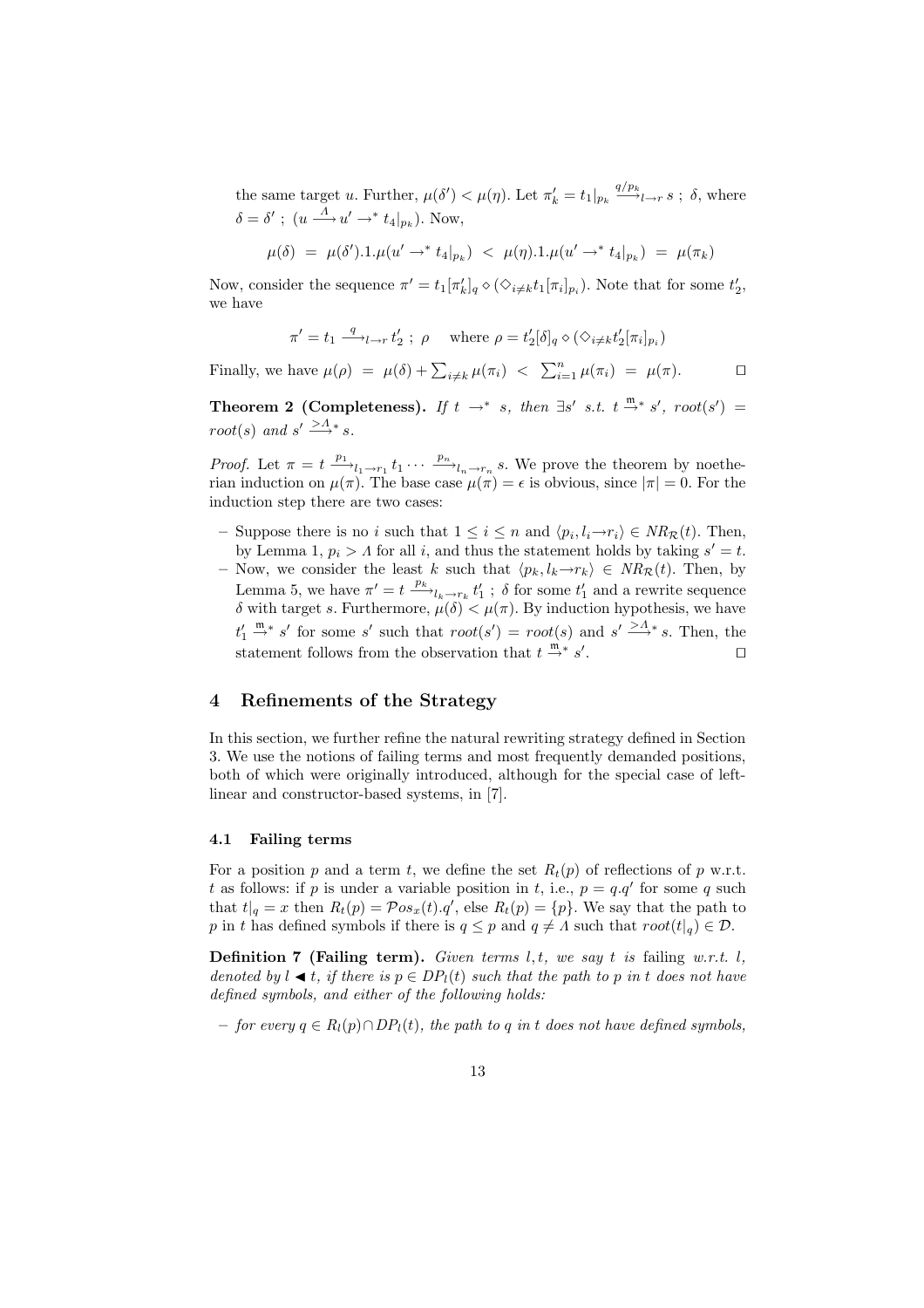– there is  $q \in R_l(p) \cap DP_l(t)$  with  $root(t|_p) \neq root(t|_q)$ , and the path to q in t does not have defined symbols.

The idea behind the definition above is that if  $l \blacktriangleleft t$ , then it is the case that in any rewrite sequence starting from  $t$  the first reduction at the root does not use the rule  $l\rightarrow r$ .

*Example 10.* Consider the terms  $t = 10!$  % 0 and  $l = M$  %  $s(N)$  from Example 1. We have that  $l \blacktriangleleft t$  because the position  $2 \in DP_l(t)$ ,  $R_l(2) = \{2\}$ , and the path to position 2 in t has no defined symbol except the root symbol. Now, consider the terms  $t' = s(2) \approx 0$  and  $l' = X \approx X$ , again from Example 1. We have  $l'$  ◀  $t'$ , since the position 1 ∈  $DP_{l'}(t')$ ,  $R_{l'}(1) = \{1,2\}$ , the path to position 1 has no defined symbols,  $root(t'|_1) = s \neq 0 = root(t'|_2)$ , and the path to position  $2$  in  $t'$  has no defined symbol.

Now, note that if  $l \blacktriangleleft t$ , then we need not include the set  $D_t^{\uparrow}(DP_l(t))$  in the set  $SP_{\mathcal{R}}(t)$  in Definition 3, because we know that  $l \rightarrow r$  cannot be the first rule to be applied at the root in any rewrite sequence starting from t.

**Definition 8.** We refine the set  $NR_{\mathcal{R}}(t)$  in Definition 3 by refining the set  $SP_{\mathcal{R}}(t)$  as follows

$$
SP_{\mathcal{R}}(t) = \bigcup_{l \in L(\mathcal{R}) \land l \leq t} D_{t}^{\uparrow}(\mathcal{P}os_{\mathcal{X}}(l)) \cup D_{t}^{\uparrow}(\bigcup_{l \in L(\mathcal{R}) \land l \leq t \land l \neq t} DP_{l}(t))
$$

The reader can check that Lemmas 1 and 2, and hence all the propositions so far, hold with this refined Definition 8 instead of Definition 3.

Example 11. Let us continue Example 7 with the term

$$
t_2 = 10! \, \%\, (1-1) \approx 10! \, \%\, 0
$$

With the refined Definition 8 we have  $NR_{\mathcal{R}}(t_2) = \{\langle 1.1 \rangle, \langle 1.2 \rangle\}$  and the redex at position 2.1 is not considered anymore. The reason is that according to Example 10, the subterm 10! % 0 is failing w.r.t. every rule, and hence  $SP_{\mathcal{R}}(t_2|_2) = \emptyset$ . Hence, we have only two possible rewriting steps from the term  $t_2$ : (i) a rewriting step reducing the subterm 1−1 at position 1.2, and (ii) a rewriting step reducing the subterm 10! at position 1.1. The second rewrite step is still undesirable and its removal motivates the further refinement introduced below.

#### 4.2 Most frequently demanded positions

Suppose  $l_n \nleq t, l \nless t$ , and we have a rewrite sequence  $t \xrightarrow{p_1} l_1 \rightarrow r_1 \cdots \xrightarrow{p_n} l_n \rightarrow r_n t_n$ where  $p_n = \Lambda$ . Then note that for every  $q \in DP_l(t)$  there has to be a k such that  $p_k \in D_t^{\uparrow}(q)$ . This is indeed the argument used in Lemma 1. But then this implies that while computing the set  $SP_{\mathcal{R}}(t)$  in Definition 8, for each  $l \in L(\mathcal{R})$  such that  $l \nleq t$  and  $l \npreceq t$  it is sufficient to include  $D_t^{\uparrow}(q)$  for atleast one  $q \in DP_l(t)$ . This motivates a further refinement of Definition 8.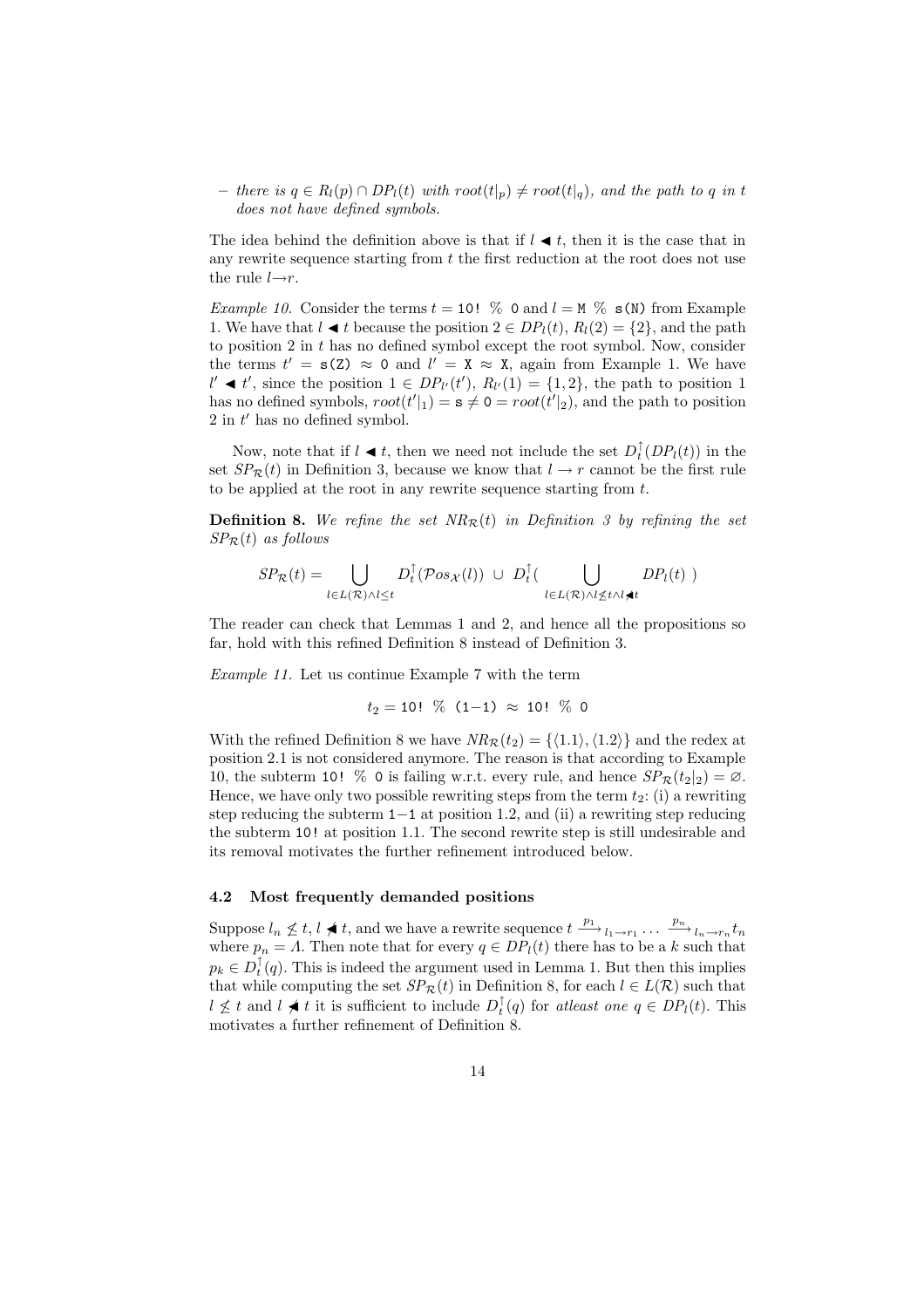**Definition 9.** For sets of positions  $P, Q_1, \ldots, Q_n$  we say P covers  $Q_1, \ldots, Q_n$ if for all  $1 \leq i \leq n$  we have that  $P \cap Q_i \neq \emptyset$ . For sets of positions  $Q_1, \ldots, Q_n$ in a term t, we define  $MinCovD_t^{\uparrow}(\{Q_1,\ldots,Q_n\}) = D_t^{\uparrow}(P)$  for some cover P of  $Q_1, \ldots, Q_n$  such that  $|D_t^{\uparrow}(P)|$  is minimum.

Example 12. Consider the subterm  $t = 10!$  % (1-1) of the term  $t_2$  in Example 1. Consider also the left-hand sides of the rules (3) and (4):  $l_3 = M \%$  s(N) and  $l_4 = (0 - s(M))$  %  $s(N)$ . We have that  $DP_{l_3}(t) = \{2\}$  and  $DP_{l_4}(t) = \{1, 2\}$ . Now, the set  $P = \{2\}$  covers  $DP_{l_3}(t)$  and  $DP_{l_4}(t)$ , and in fact

$$
MinCovD_t^{\uparrow}(DP_{l_3}(t), DP_{l_4}(t)) = D_t^{\uparrow}(P) = \{A, 2\}
$$

**Definition 10.** We further refine the set  $NR_{\mathcal{R}}(t)$  in Definition 8 by refining the set  $SP_{\mathcal{R}}(t)$  as follows:

$$
SP_{\mathcal{R}}(t) = \bigcup_{l \in L(\mathcal{R}) \land l \leq t} D_{t}^{\uparrow}(\mathcal{P}os_{\mathcal{X}}(l)) \cup MinCovD_{t}^{\uparrow}(\bigcup_{l \in L(\mathcal{R}) \land l \not\leq t \land l \not\preceq t} \{DP_{l}(t)\})
$$

The reader can check that Lemmas 1 and 2, and hence all the propositions so far, hold with this refined Definition 10 instead of Definition 8.

Example 13. Let us continue with term  $t_2 = 10!$  % (1−1) ≈ 10! % 0 from Example 11. With Definition 10, the redexes computed by the natural rewriting strategy become even more refined. Specifically, we have  $NR_{\mathcal{P}}(t_2) = \{\langle 1,2 \rangle\}$  and the redex at position 1.1 is not considered anymore. The reason is that according to Example 12, the position 1 in the subterm 10!  $\%$  (1–1) is not considered as demanded, since position 2 is enough for obtaining a minimal set covering of all the positions demanded by rules (3) and (4), i.e.  $SP_{\mathcal{R}}(t_2|_1) = \{2, \Lambda\}$ . Finally, we have only the optimal possible rewriting step for position 1.2 from the term  $t_2$  and the optimal rewrite sequence:

10! % (s(0)−s(0)) ≈ 10! % 0  $\rightarrow$  10!  $\sqrt[6]{(0-0)} \approx 10!$  % 0 → 10! % 0 ≈ 10! % 0 → True

Note that, for the terms

 $t_3 = 10!$  % (0−0)) ≈ 10! % 0 and  $t_4 = 10!$  % 0 ≈ 10! % 0 that occur in the rewrite sequence above, we have  $NR_{\mathcal{R}}(t_3) = \{\langle 1.2 \rangle\}$ , and  $NR_{\mathcal{R}}(t_4) = \{\langle A \rangle\}.$ 

## 5 Conclusion

We have extended natural rewriting to general rewriting systems. This makes this strategy available for both expressive equational languages and for rewriting logic languages. This work provides a basis for a subsequent generalization of natural rewriting first to narrowing, and second to even more expressive rewrite theories suited for concurrent system specifications [12] and supporting: (i) sorts and subsorts; (ii) rewriting modulo axioms such as associativity, commutativity, identity, and so on; and (iii) conditional rewriting.